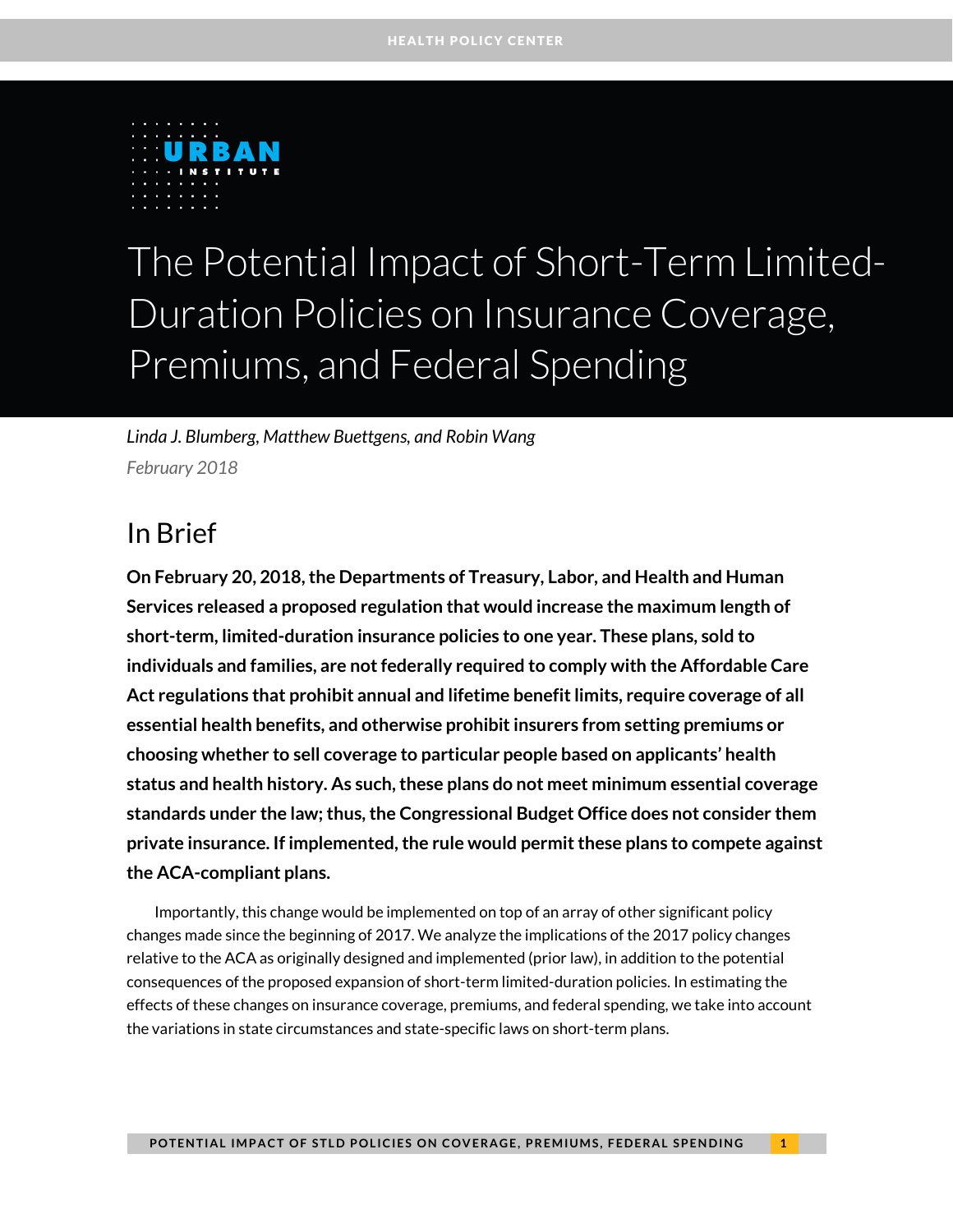Key findings include the following:

- The elimination of the individual-mandate penalties and the other policy changes, such as the withdrawal of cost-sharing reduction payments and the diminution of federal investments in advertising and enrollment assistance during 2017 that affected the 2018 open enrollment period, will lead to an additional 6.4 million people uninsured in 2019 compared with prior law (12.5 percent of the nonelderly population uninsured compared with 10.2 percent).
- The introduction of expanded short-term, limited-duration policies, consistent with proposed regulations, would increase the number of people without minimum essential coverage by 2.5 million in 2019. Of the 36.9 million people without minimum essential coverage, 32.6 million would have no coverage at all (completely uninsured), and 4.2 million would enroll in expanded short-term limited-duration plans.
- **The combined effect of eliminating the individual-mandate penalties and expanding short-term** limited-duration policies would increase 2019 ACA-compliant nongroup insurance premiums 18.2 percent on average in the 43 states that do not prohibit or limit short-term plans.
- Federal government spending in 2019 will be an estimated 9.3 percent higher than under prior law, owing to the combined effect of expanding short-term limited-duration policies, eliminating the individual-mandate penalties, and other recent policy changes. This increase in federal spending is lower than the overall increase in premiums because of cost reductions caused by decreases in enrollment.

# Introduction

The October 2017 executive order calls for the Departments of Treasury, Labor, and Health and Human Services to consider new regulations that would increase the maximum length of short-term limitedduration coverage. Such policies are not regulated by the Affordable Care Act's (ACA's) reform of the private nongroup insurance market; as such, they are exempt from guaranteed issue, guaranteed renewal, modified community rating, essential health benefit requirements, prohibitions on preexisting condition exclusions, annual and lifetime limit prohibitions, and other protections. In addition, these policies are not part of the ACA's risk-adjustment system that spreads the costs associated with large claims across all nongroup insurers in a state. Recently, enrollment in these policies has been limited by two factors. First, someone buying a short-term policy without other coverage would not satisfy the ACA's individual responsibility requirement (the individual mandate) and would be subject to a financial penalty. Second, regulations promulgated by the Departments of Labor, Treasury, and Health and Human Services in 2016 prohibited short-term policies sold in April 2016 or later from coverage exceeding three months. The regulations also required the companies selling short-term policies to clearly warn potential purchasers that the policies do not satisfy the individual mandate.

The expansion of short-term, limited-duration policies would be implemented on top of other significant changes to the ACA's private nongroup insurance markets since early 2017. These include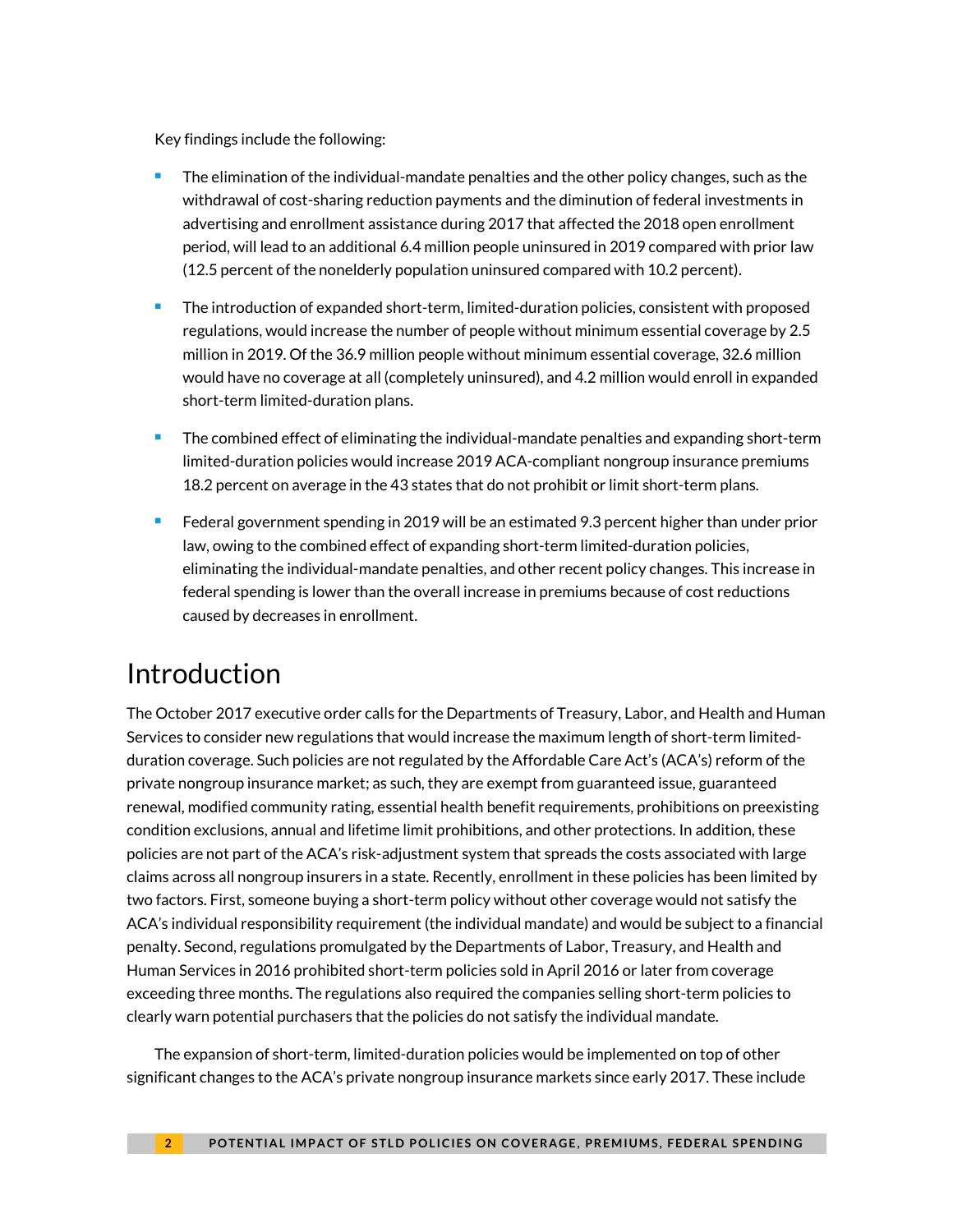cessation of federal reimbursement for cost-sharing reductions, shortened open enrollment periods in most states, substantially reduced federal funding for outreach and enrollment assistance, and the elimination of the individual=mandate penalty beginning in 2019. If, consistent with the proposed rule released on February 20, 20[1](#page-5-0)9, $^1$  new regulations allow short-term policies to be sold for coverage lasting as long as a year, these policies could compete as medically underwritten, largely unregulated alternatives to the products sold in the ACA's private nongroup insurance markets (both inside and outside Marketplaces). In this way, they could pull healthier people out of the ACA-compliant nongroup insurance market, leaving an enrollee population with higher average health care needs in the regulated insurance pool. The elimination of the individual-mandate penalties must be accounted for when assessing the potential impact of the expansion of short-term limited-duration policies, as these two changes intrinsically interact. The state-specific implications of this policy change vary and should also be taken into account, since some states have their own laws and regulations limiting sales of shortterm policies, and other states may be interested in developing some in response to the federal change in policy.

We analyze the national and state-specific effects of ending the individual mandate and loosening limits on short-term, limited-duration policies on insurance coverage, premiums in the ACA-compliant nongroup insurance market, and federal spending in 2019. Our analysis relies on the Urban Institute's Health Insurance Policy Microsimulation Model (HIPSM), which is used extensively to estimate the cost and coverage implications of the ACA, reforms to the ACA, and repeal and replace proposals. We provide 2019 estimates of the coverage and costs under three scenarios:

- 1. the trend preceding the 2017 policy changes introduced by the current administration (priorlaw ACA);
- 2. the collective policy changes introduced by the current administration in 2017 that have affected Marketplace and nongroup insurance enrollment in 2018 (as evidenced by enrollment data and premium changes), as well as the elimination of penalties for the ACA's individual mandate (current-law ACA); and
- 3. current-law ACA plus the expansion of short-term limited-duration, or STLD, policies (current law plus expansion of STLD).

# Methodological Approach

The Health Insurance Policy Simulation Model is a detailed microsimulation model of the health care system designed to estimate the cost and coverage effects of proposed health care policy options. HIPSM is based on two years of the American Community Survey, which provides a representative sample of families that is large enough for us to produce estimates for individual states. The population is aged to future years using projections from the Urban Institute's Mapping America's Futures program. HIPSM is designed to incorporate timely, real-world data when they are available. As described below, we regularly update the model to reflect published Medicaid and Marketplace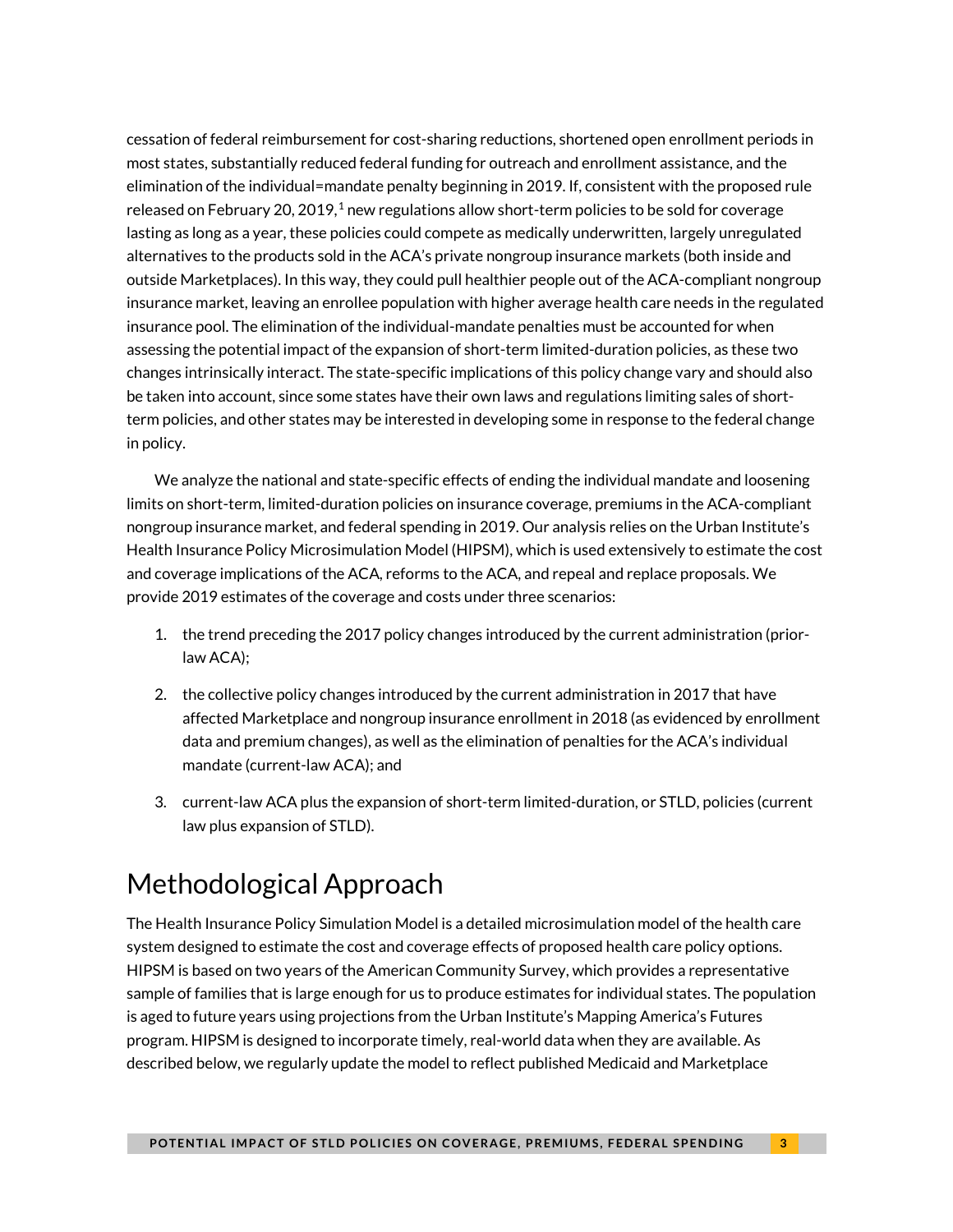enrollment and costs in each state. The enrollment experience in each state under current law affects how the model simulates policy alternatives.

HIPSM is unique among microsimulation models of health coverage and costs because individual and family decisions combine the two most common types of microsimulation decisionmaking: elasticity and expected utility. Decisionmaking follows an expected-utility framework that captures factors such as individual health risk, but we add a latent preference term for each observation that represents factors involved in their observed choices that the expected-utility approach alone could not capture. These terms are set so the model leads to each person in the data making the choice they reported in the survey, and the distribution of latent preference terms is set so the model replicates premium elasticity targets from the literature. This approach makes it easier to simulate novel policies consistently while calibrating the model to a wide range of real-world data, such as Medicaid and Marketplace enrollment.

### **Prior- and Current-Law ACA Scenarios**

Our prior-law and current-law ACA simulations for 2019 are based on real-world snapshots of Marketplace enrollment in each state under two different policy regimes: (1) that of the Obama administration, culminating in the 2017 open enrollment period (OEP), and (2) that of the Trump administration for the 2018 OEP. The current-law simulation also eliminates the ACA's individualmandate penalties; the prior-law scenario includes them. The collective effect of the policy changes implemented by the Trump administration are captured by benchmarking the current-law simulation to 2018 Marketplace enrollment, the most recent Medicaid enrollment data, and nongroup market premium changes between 2017 and 2018. To simulate the effect of the individual mandate, we compute eligibility for the most common mandate exemptions (income below the tax filing threshold, lack of affordability of available premiums, undocumented status) and tax penalties for people without exemptions if they were to become uninsured. Other exemptions, such as those for individual hardship circumstances and religious conscience objections, cannot be modeled. However, our estimates of the number of families paying the tax penalty are similar to published IRS estimates, so the missing exemptions do not appear to affect our results substantially.

Based on the coverage gains resulting from the 2006 Massachusetts health reform law, we assume that the mandate would have an impact larger than the dollar amount of the penalties would suggest. Recent research using ACA-era data has confirmed that this assumption is appropriate (Salzman 2017). To estimate the size of the nonfinancial effect of the mandate and the size of the nongroup market outside the Marketplaces, we use the total reported nongroup enrollment in the 2017 National Health Interview Survey (which is generally considered the most reliable national measure of enrollment in major health coverage types) combined with reported Marketplace enrollment. Specifically, we simulate health insurance coverage based on financial factors (premiums, expected out-of-pocket costs, a measure of risk aversion, individual-mandate penalties) and other factors known to affect individual and family coverage, and we compare the resulting levels of coverage to benchmarks based on Marketplace enrollment and the National Health Interview Survey. The difference between coverage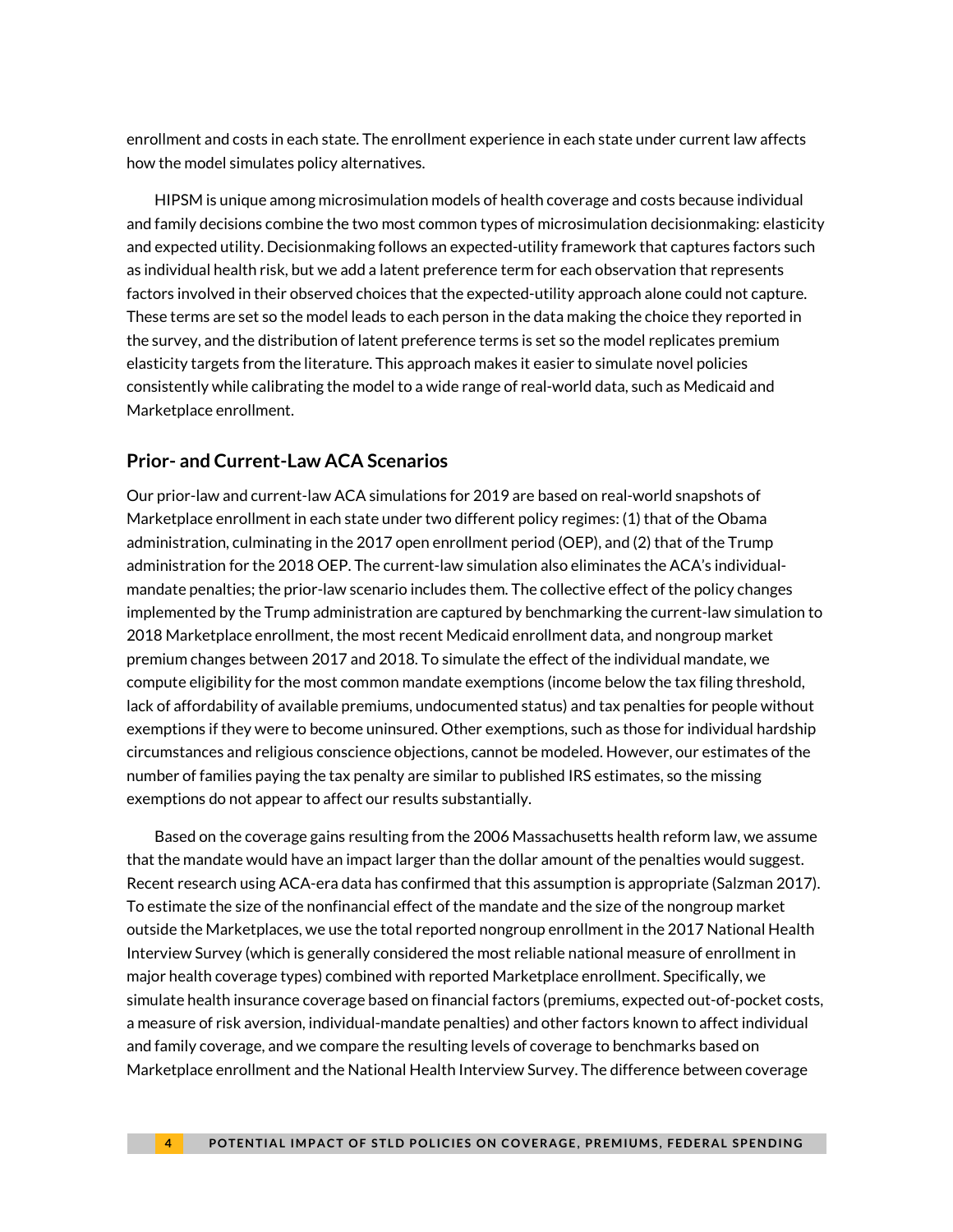levels based on financial factors and the benchmarks is attributed to the nonfinancial effect of the individual mandate, and the model's simulated coverage is calibrated to hit those benchmarks in the 2017 prior-law scenario.

As of February 2018, no data are available on nongroup enrollment outside the Marketplaces in 2018, so this was simulated by HIPSM. The increases in nongroup premiums from 2017 to 2018 are estimated to reduce enrollment among people not eligible for tax credits in 2018, an effect that increases further in 2019 once the individual-mandate penalties are eliminated.

### **Short-Term Limited-Duration Policy Expansion**

For our third simulation, we start with the current-law ACA framework described above, based on evidence from 2018 coverage decisions and premiums plus the elimination of individual-mandate penalties, and we assume that access to STLD plans is expanded. However, a change in federal regulations to expand STLDs would not preempt state laws regarding such plans. Based on preliminary analysis of state regulations by Georgetown University's Center on Health Insurance Reforms (Lucia et al., forthcoming), we categorize states into three groups: those that have regulations that would effectively prohibit the expansion of STLD policies, those that would significantly reduce the expansion of STLD policies but would not eliminate them, and those where the new regulations would effectively allow STLD policies to compete with ACA-compliant policies without further state action.<sup>[2](#page-5-1)</sup>

Massachusetts, New Jersey, New York, Oregon, Vermont, and Washington have laws that would prevent an expansion of STLDs. Results for these six states are the same as in the current-law scenario. Michigan and Nevada have laws that would limit STLD policy expansion. In these two states, we reduce the incentives to choose STLDs by roughly half. The remaining states either have no regulations that would substantially limit STLD policy expansion or have regulations that would allow sales, renewals, or extensions of STLD policies for 12 months or more. Our second and third categories are primarily based on duration limits of contract length and renewals. Many states have limits, but our categorization is based on the ability of a person to enroll in and extend or renew a STLD plan for up to 12 months. $^3$  $^3$ 

Within HIPSM, in states whose laws would not prevent STLD plan expansion, people would now have a choice between ACA-compliant nongroup coverage and STLD plans. We assume that full-year STLD coverage would differ from ACA-compliant coverage because such coverage would have a lower actuarial value (approximately 50 percent) and, in general, health status, gender rating, and broad age rating variations would be allowed when setting premiums. STLD plans do not cover all ACA essential health benefits, but we did not model benefit exclusions given the complexity involved. These differences ensure that those who prefer STLD to ACA-compliant plans will tend to have lower expected health care needs, since high premiums for those with greater needs as well as higher costsharing requirements associated with STLD plans would dissuade enrollment by those with serious health conditions. As more people enroll in STLD plans who would otherwise have chosen ACAcompliant coverage, premiums for ACA-compliant policies will rise. These price increases lead to more people choosing STLD policies, and HIPSM captures this adverse selection behavior until coverage and premium changes stabilize in successive iterations.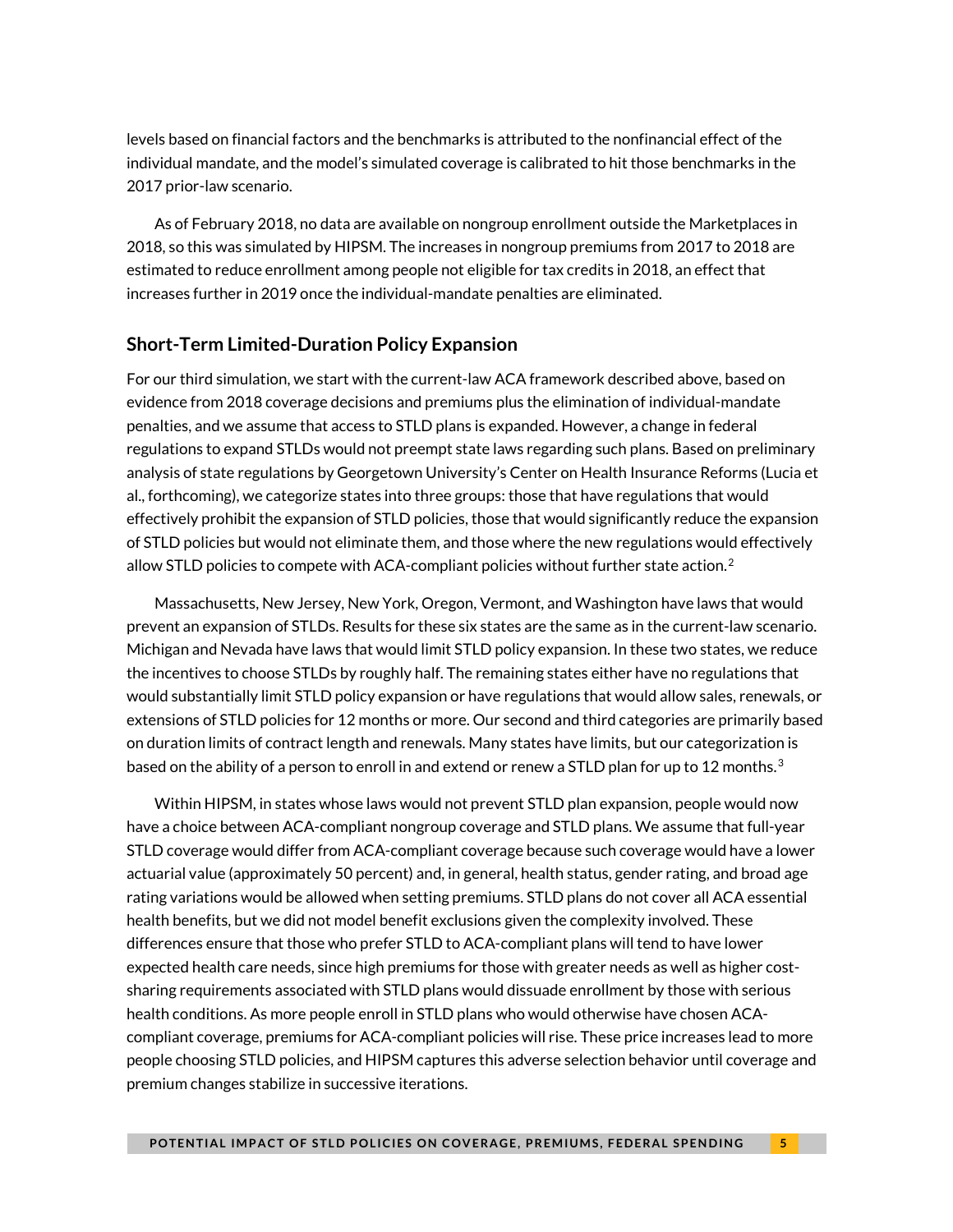<span id="page-5-0"></span>Short-term limited-duration plans would not meet the standards of minimum essential coverage. The Congressional Budget Office's definition of private insurance would not include these plans.<sup>[4](#page-5-3)</sup> Consequently, we group STLD purchasers with the completely uninsured (those with no coverage whatsoever) as people without minimum essential coverage.

# <span id="page-5-2"></span><span id="page-5-1"></span>Results

### **National Distribution of Health Insurance Coverage**

<span id="page-5-4"></span><span id="page-5-3"></span>Table 1 shows the estimated 2019 national distribution of insurance coverage under prior law, current law, and current law plus the expansion to the availability of STLD policies. We estimate that the percentage of nonelderly people uninsured will be 2.3 percentage points higher in 2019 (12.5 percent uninsured versus 10.2 percent uninsured) as a consequence of the combined 2017 policy changes as well as elimination of the individual-mandate penalties. (Consumer confusion about whether the ACA is still in place<sup>[5](#page-5-4)</sup> may also contribute to lower enrollment.) This is equivalent to an additional 6.4 million uninsured people, with 3.7 million of that increase resulting from reduced nongroup coverage purchased without tax credits, 1.8 million people fewer enrolling in nongroup coverage with tax credits, and roughly 500,000 and 400,000 fewer people with employer-sponsored insurance coverage and Medicaid/CHIP, respectively. The reduction in Medicaid/CHIP coverage is largely attributable to reductions in coverage for children whose parents would, under prior law, learn of their children's eligibility for public insurance when applying for Marketplace coverage. Because fewer people would apply for nongroup coverage, fewer would find out their children are eligible. The reduction in employer-sponsored insurance is largely attributable to the elimination of the individual-mandate penalties.

We estimate that once the rules limiting STLD policies are loosened, ACA-compliant nongroup coverage would decrease by another 2.1 million people. About 70 percent of that decrease (1.5 million people) comes from fewer people buying ACA-compliant coverage without a tax credit, and about 30 percent of the decrease (about 600,000 people) comes from fewer people buying nongroup insurance with a tax credit. Employer coverage would fall by an additional 230,000 people and Medicaid/CHIP by an additional 150,000 people. Approximately 36.9 million people would be without minimum essential coverage, an increase of 9.0 million people over prior law and 2.5 million people over current law. Of that number, 32.6 million people would be uninsured (no coverage at all) and 4.2 million people would be enrolled in the expanded STLD policies. About 1.7 million of the people buying STLD policies would have been uninsured (in the traditional sense) under current law, and 2.5 million STLD policy holders would otherwise have had insurance of some type.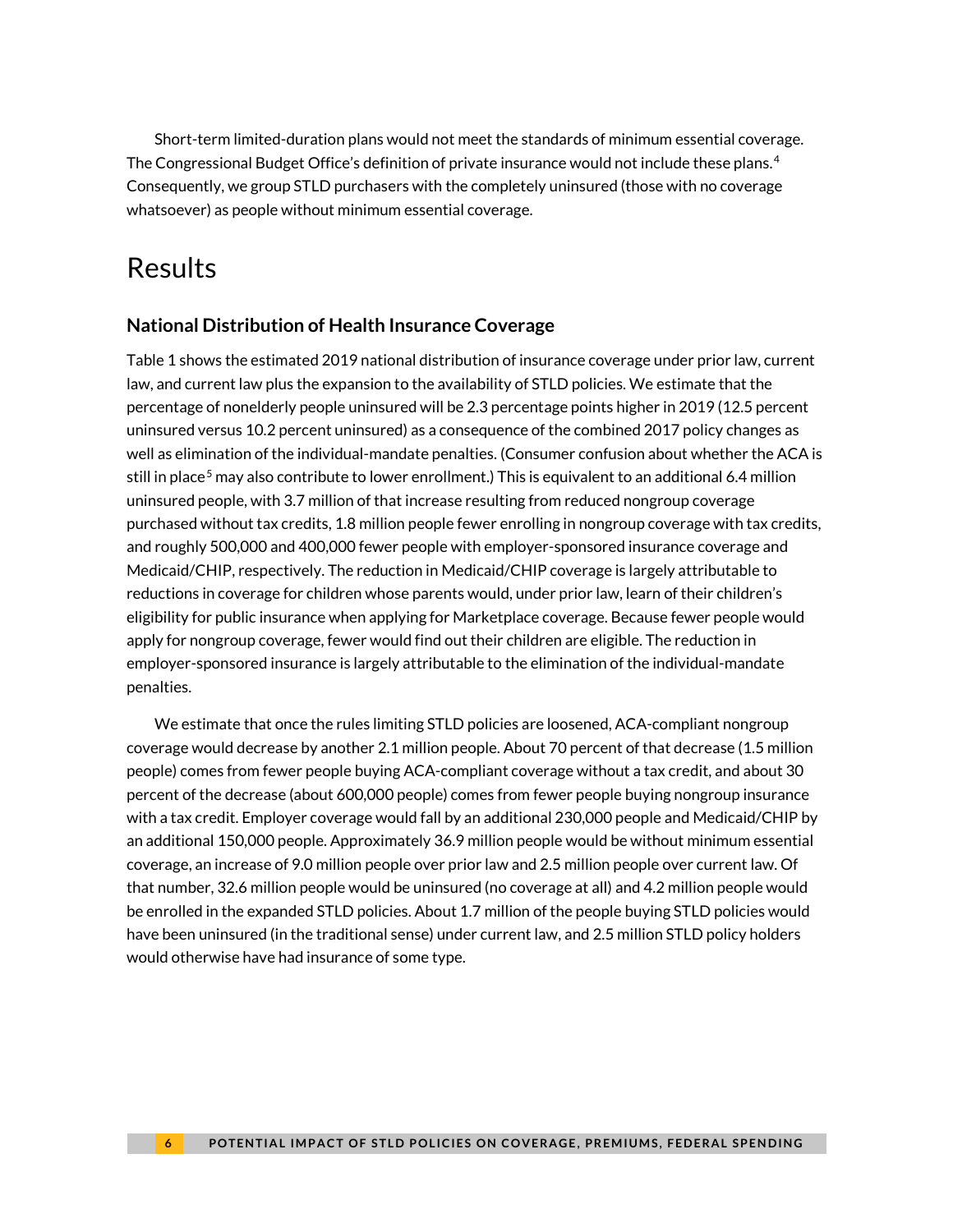**Distribution of Health Insurance Coverage among the Nonelderly under Prior-Law, Current-Law, and Current Law with Expanded Short-Term Limited-Duration (STLD) Policies, 2019**

*Thousands of people*

|                                | <b>PRIOR LAW</b> |         | <b>CURRENT LAW</b> |         |                                     |          |               | <b>CURRENT LAW WITH EXPANDED STLD POLICIES</b> |                                     |          |                                       |          |
|--------------------------------|------------------|---------|--------------------|---------|-------------------------------------|----------|---------------|------------------------------------------------|-------------------------------------|----------|---------------------------------------|----------|
|                                |                  |         |                    |         | Difference from<br><b>Prior Law</b> |          |               |                                                | Difference from<br><b>Prior Law</b> |          | Difference from<br><b>Current Law</b> |          |
|                                | <b>Number</b>    | Percent | <b>Number</b>      | Percent | <b>Number</b>                       | Pct.-pt. | <b>Number</b> | Percent                                        | <b>Number</b>                       | Pct.-pt. | <b>Number</b>                         | Pct.-pt. |
| Insured                        | 246.415          | 89.8%   | 239.988            | 87.5%   | $-6.427$                            | $-2.3%$  | 237.465       | 86.6%                                          | $-8.950$                            | $-3.3%$  | $-2,523$                              | $-0.9%$  |
| Employer                       | 149.115          | 54.4%   | 148.580            | 54.2%   | $-535$                              | $-0.2\%$ | 148.346       | 54.1%                                          | -769                                | $-0.3%$  | $-234$                                | $-0.1%$  |
| Nongroup (with tax credits)    | 9.748            | 3.6%    | 7.990              | 2.9%    | $-1.758$                            | $-0.6%$  | 7.373         | 2.7%                                           | $-2,375$                            | $-0.9%$  | $-617$                                | $-0.2%$  |
| Nongroup (without tax credits) | 9.700            | 3.5%    | 6.002              | 2.2%    | $-3.698$                            | $-1.3%$  | 4.484         | 1.6%                                           | $-5,217$                            | $-1.9%$  | $-1,519$                              | $-0.6%$  |
| Medicaid/CHIP                  | 69,278           | 25.3%   | 68,842             | 25.1%   | -436                                | $-0.2%$  | 68,688        | 25.0%                                          | $-590$                              | $-0.2%$  | $-154$                                | $-0.1%$  |
| Other (including Medicare)     | 8,574            | 3.1%    | 8,574              | 3.1%    | 0                                   | 0.0%     | 8,574         | 3.1%                                           | 0                                   | 0.0%     |                                       | 0.0%     |
| Without minimum essential      |                  |         |                    |         |                                     |          |               |                                                |                                     |          |                                       |          |
| coverage                       | 27.901           | 10.2%   | 34,328             | 12.5%   | 6.427                               | 2.3%     | 36.851        | 13.4%                                          | 8,950                               | 3.3%     | 2,523                                 | 0.9%     |
| Uninsured                      | 27,901           | 10.2%   | 34,328             | 12.5%   | 6,427                               | 2.3%     | 32,646        | 11.9%                                          | 4.745                               | 1.7%     | $-1,682$                              | $-0.6%$  |
| Expanded STLD plans            | n.a.             | n.a.    | n.a.               | n.a.    | n.a.                                | n.a.     | 4,205         | 1.5%                                           | 4,205                               | 1.5%     | 4,205                                 | 1.5%     |
| Total                          | 274.316          | 100.0%  | 274.316            | 100.0%  | 0                                   | $0.0\%$  | 274.316       | 100.0%                                         | 0                                   | 100.0%   | 0                                     | 0.0%     |

**Source:** Urban Institute analysis based on HIPSM 2018. Reform simulated in 2019.

**Notes:** The results take into account that Massachusetts has a state-enforced individual mandate and that states have differing levels of laws governing short-term limited-duration policies. "Prior law" refers to what would have been the case had the trends in place before January 2017 persisted. "Current law" includes policy changes made since January 2017, including the elimination of individual-mandate penalties. n.a. = not applicable; pct.-pt. = percentage-point.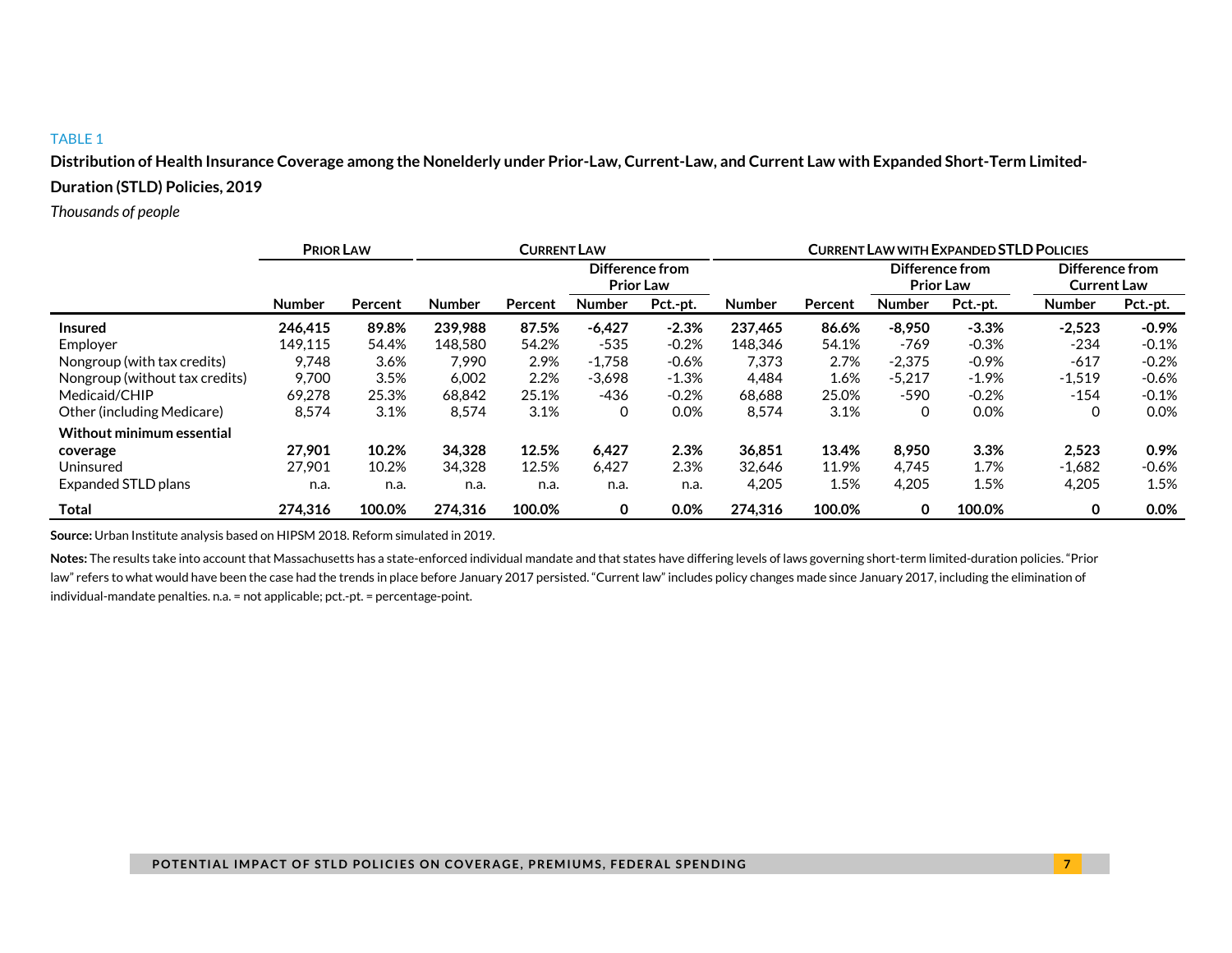### **State-by-State Findings**

**ACA-Compliant Nongroup Insurance Coverage.** Table 2 shows the effect of current-law changes and expanded STLD policies on ACA-compliant nongroup coverage (Marketplace and non- arketplace combined) in each state. Findings are shown for the three state categories described earlier: those that would experience the full impact of expanded STLD, those where state laws and regulations would effectively prohibit the expansion, and those with a moderated effect.

As noted earlier, nongroup insurance coverage is estimated to decrease by 5.5 million people, or 28.1 percent, under current law compared to prior law in 2019. This estimated decrease includes all the policy changes made beginning in 2017, including the elimination of the individual mandate. The smallest effect of these policy changes is seen in Massachusetts, which has its own individual mandate that will remain in place even after the federal penalties are eliminated. Massachusetts also saw smaller 2018 premium increases than many other states. The effect in New York is also much smaller than others, as recent large gains in insurance coverage there are attributable to the implementation of the Essential Plan, a basic health program for people with incomes between 138 and 200 percent of the federal poverty level; those gains resulted from affordability improvements and would not be reversed when the individual-mandate penalties are eliminated.

We estimate that ACA-compliant markets in Alaska, Arizona, Iowa, Louisiana, Mississippi, Oklahoma, West Virginia, and Wyoming will lose more than 40 percent of their enrollment because of policy changes made beginning in 2017. The magnitude of the effects varies across states because of premium levels, differences in characteristics of those in the private nongroup insurance market, and different state Marketplace policies. For example, states with more aggressive outreach and enrollment strategies or with active community organizations involved in outreach and enrollment, and which kept longer open enrollment periods than the federal government, have been shown to have more continuing robust participation (e.g., New York, Vermont, and Connecticut). States with smaller nongroup markets, where exits resulting from the end of the individual-mandate penalties are likely to have larger effects on premiums, are expected to lose larger shares of their markets. The simplest changes to understand are those that correspond with large reported premium differences between 2017 and 2018 and states with high premium levels. Among the states listed above that would lose the most nongroup insurance enrollment, Iowa, Mississippi, and Wyoming had exceptionally large 2018 premium increases; those increases have the strongest effect on those not eligible for tax credits. In contrast, Arizona, Louisiana, and West Virginia had disproportionately large declines in 2018 Marketplace nongroup enrollment among people who are eligible for tax credits.

The effects of the expansion of STLD policies on nongroup coverage also vary widely across states. The six states prohibiting their expansion would experience no change relative to current law. However, on average, the states experiencing the full effect of expanded STLD policies would lose an additional 18.6 percent of their nongroup policies, or 2.1 million nongroup insurance enrollees. Compared with prior law, these states' ACA nongroup markets would decrease by 7.0 million people, or 43.3 percent of the people that would have been covered in these markets under prior law. The expansion of STLD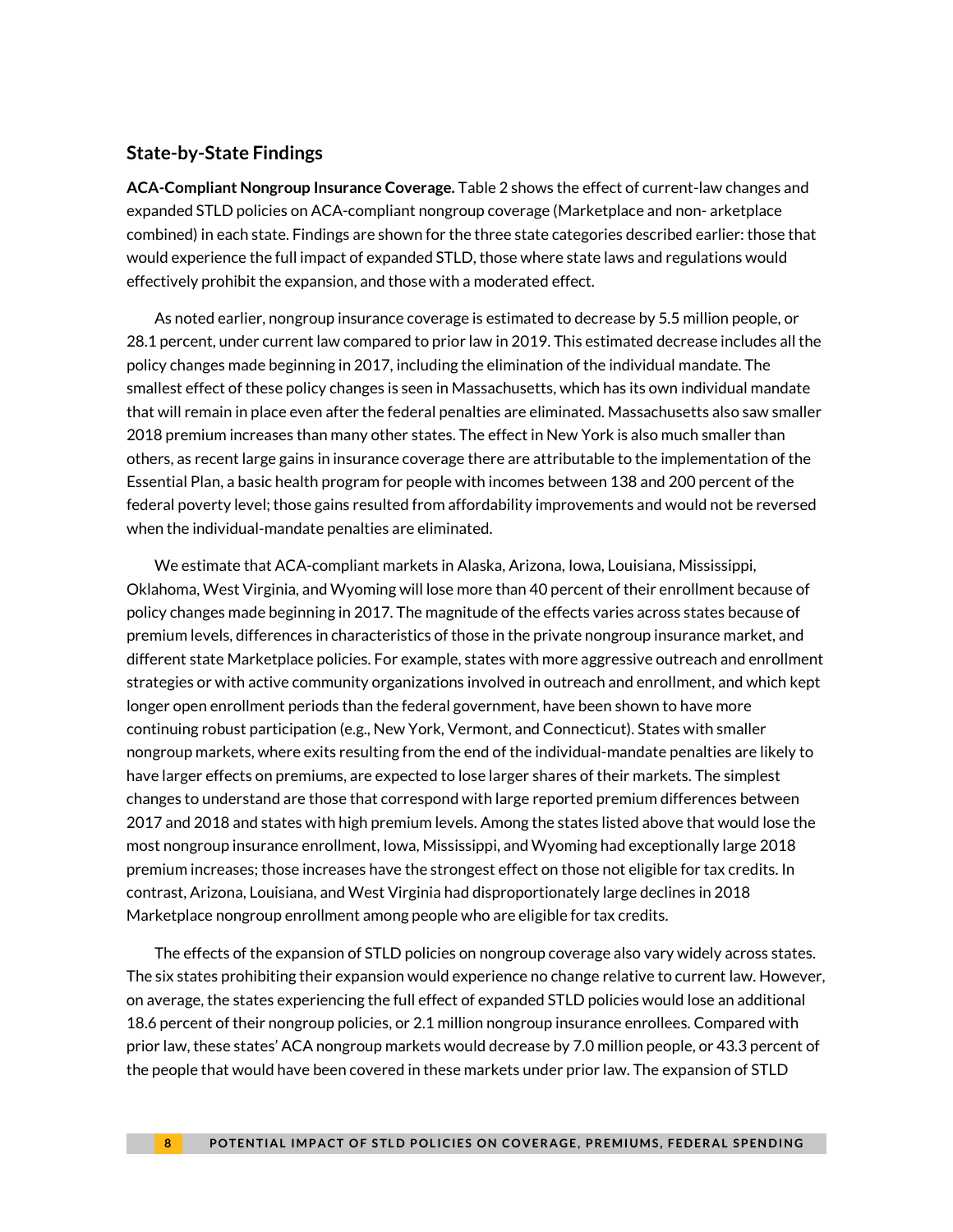policies alone would reduce the Washington, DC, nongroup market 30.5 percent and the Arkansas nongroup market 25.0 percent, absent city- or state-specific legal changes to prevent such a reduction. We estimate expanded STLD policies would reduce nongroup coverage by only 10.8 percent in Michigan and 13.2 percent in Nevada because of some moderating state laws in each.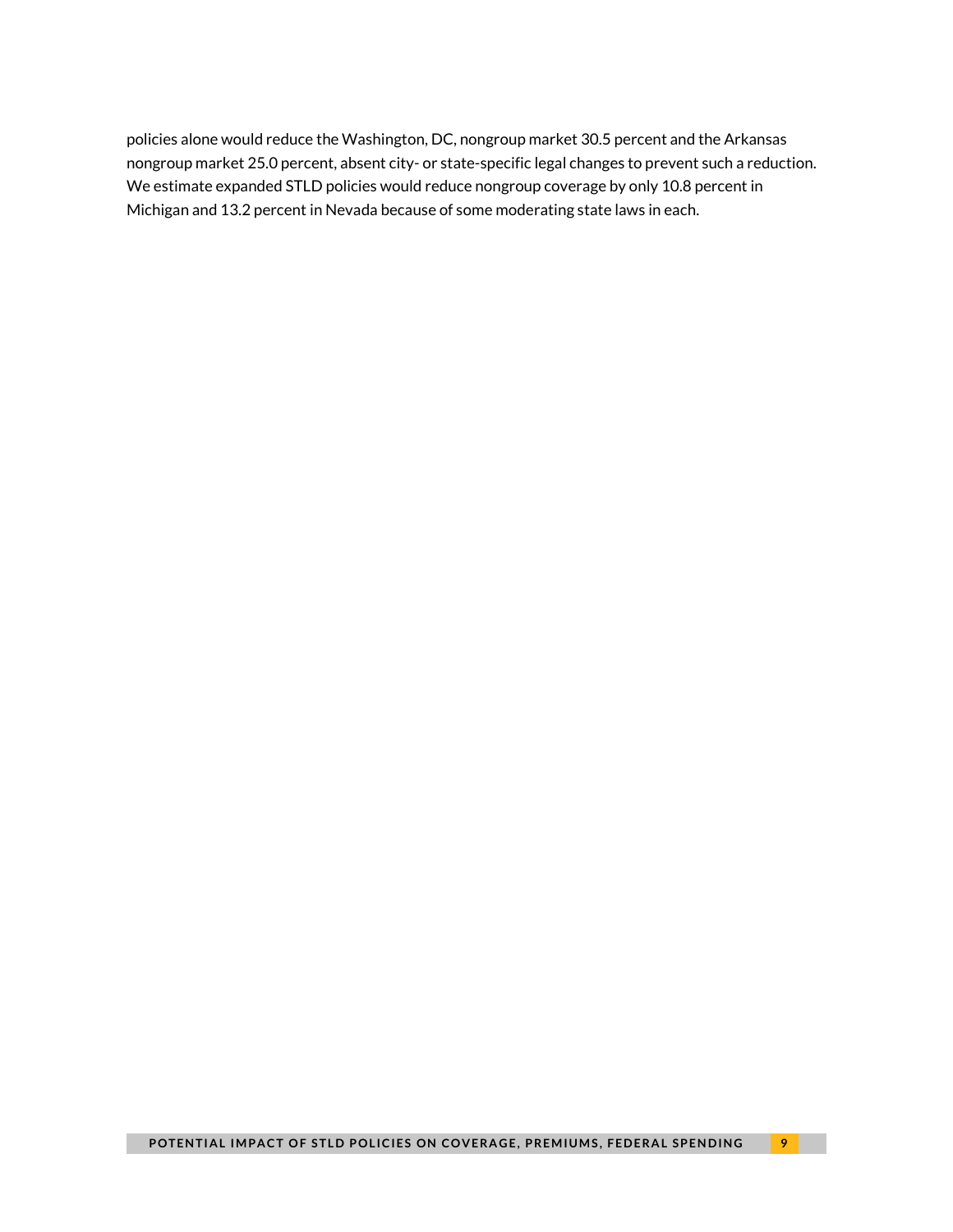**ACA-Compliant Nongroup Coverage by State under Prior Law, Current Law, and Expansion of Short-Term Limited-Duration (STLD) Policies, 2019** *Thousands of people*

|                           | <b>PRIOR LAW</b>         |                          | <b>CURRENT LAW PLUS EXPANDED STLD POLICIES</b> |          |                          |                              |          |          |                                   |  |
|---------------------------|--------------------------|--------------------------|------------------------------------------------|----------|--------------------------|------------------------------|----------|----------|-----------------------------------|--|
|                           | Number with<br>compliant | Number with<br>compliant | <b>Change from Prior Law</b>                   |          | Number with<br>compliant | <b>Change from Prior Law</b> |          |          | Change from<br><b>Current Law</b> |  |
| <b>State</b>              | nongroup<br>insurance    | nongroup<br>insurance    | Number<br>Percent                              |          | nongroup<br>insurance    | Number                       | Percent  | Number   | Percent                           |  |
| <b>Full-impact states</b> | 16,091                   | 11,209                   | $-4,882$                                       | $-30.3%$ | 9,127                    | $-6,963$                     | $-43.3%$ | $-2,081$ | $-18.6%$                          |  |
| Alabama                   | 266                      | 176                      | -90                                            | $-33.7%$ | 145                      | $-121$                       | $-45.4%$ | $-31$    | $-17.6%$                          |  |
| Alaska                    | 32                       | 15                       | $-17$                                          | $-53.4%$ | 12                       | $-21$                        | $-64.0%$ | $-3$     | $-22.8%$                          |  |
| Arizona                   | 318                      | 180                      | $-138$                                         | $-43.4%$ | 128                      | $-190$                       | $-59.7%$ | $-52$    | $-28.8%$                          |  |
| Arkansas                  | 120                      | 75                       | $-44$                                          | $-37.1%$ | 57                       | $-63$                        | $-52.8%$ | $-19$    | $-25.0%$                          |  |
| California                | 2,514                    | 1,843                    | $-671$                                         | $-26.7%$ | 1,456                    | $-1,058$                     | $-42.1%$ | $-387$   | $-21.0%$                          |  |
| Colorado                  | 283                      | 191                      | $-92$                                          | $-32.4%$ | 142                      | $-141$                       | $-49.8%$ | $-49$    | $-25.7%$                          |  |
| Connecticut               | 178                      | 143                      | $-34$                                          | $-19.4%$ | 112                      | -66                          | $-36.9%$ | $-31$    | $-21.8%$                          |  |
| Delaware                  | 42                       | 27                       | $-15$                                          | $-36.3%$ | 21                       | $-21$                        | $-49.5%$ | $-6$     | $-20.7%$                          |  |
| District of Columbia      | 25                       | 17                       | $-9$                                           | $-35.0%$ | 11                       | $-14$                        | $-54.8%$ | $-5$     | $-30.5%$                          |  |
| Florida                   | 2,166                    | 1,729                    | $-437$                                         | $-20.2%$ | 1,461                    | $-705$                       | $-32.6%$ | $-268$   | $-15.5%$                          |  |
| Georgia                   | 697                      | 458                      | $-240$                                         | $-34.4%$ | 388                      | $-309$                       | $-44.3%$ | $-69$    | $-15.1%$                          |  |
| Hawaii                    | 50                       | 37                       | $-13$                                          | $-26.2%$ | 30                       | $-20$                        | $-40.0%$ | $-7$     | $-18.7%$                          |  |
| Idaho                     | 154                      | 113                      | $-41$                                          | $-26.9%$ | 91                       | $-63$                        | $-40.7%$ | $-21$    | $-18.8%$                          |  |
| <b>Illinois</b>           | 662                      | 497                      | $-165$                                         | $-25.0%$ | 403                      | $-259$                       | $-39.1%$ | $-94$    | $-18.9%$                          |  |
| Indiana                   | 306                      | 194                      | $-112$                                         | $-36.5%$ | 155                      | $-151$                       | $-49.2%$ | $-39$    | $-20.0%$                          |  |
| lowa                      | 135                      | 79                       | $-56$                                          | $-41.6%$ | 63                       | $-71$                        | $-52.9%$ | $-15$    | $-19.4%$                          |  |
| Kansas                    | 176                      | 126                      | $-50$                                          | $-28.2%$ | 101                      | $-75$                        | $-42.8%$ | $-26$    | $-20.4%$                          |  |
| Kentucky                  | 132                      | 106                      | $-26$                                          | $-19.7%$ | 84                       | $-48$                        | $-36.3%$ | $-22$    | $-20.6%$                          |  |
| Louisiana                 | 243                      | 139                      | $-103$                                         | $-42.6%$ | 109                      | $-133$                       | $-54.9%$ | $-30$    | $-21.6%$                          |  |
| Maine                     | 94                       | 68                       | $-25$                                          | $-27.2%$ | 61                       | $-32$                        | $-34.4%$ | $-7$     | $-9.9%$                           |  |
| Maryland                  | 276                      | 221                      | $-56$                                          | $-20.1%$ | 181                      | $-96$                        | $-34.7%$ | $-40$    | $-18.3%$                          |  |
| Minnesota                 | 282                      | 170                      | $-112$                                         | $-39.8%$ | 132                      | $-150$                       | $-53.3%$ | $-38$    | $-22.5%$                          |  |
| Mississippi               | 129                      | 75                       | $-53$                                          | $-41.6%$ | 59                       | $-69$                        | $-53.8%$ | $-16$    | $-21.0%$                          |  |
| Missouri                  | 365                      | 253                      | $-113$                                         | $-30.9%$ | 209                      | $-157$                       | $-42.9%$ | $-44$    | $-17.4%$                          |  |
| Montana                   | 76                       | 51                       | $-25$                                          | $-33.3%$ | 41                       | $-35$                        | $-46.0%$ | $-10$    | $-19.1%$                          |  |
| Nebraska                  | 151                      | 105                      | $-46$                                          | $-30.3%$ | 89                       | $-61$                        | $-40.8%$ | $-16$    | $-15.0%$                          |  |
| New Hampshire             | 69                       | 48                       | $-22$                                          | $-31.2%$ | 40                       | $-30$                        | $-42.8%$ | -8       | $-16.9%$                          |  |
| New Mexico                | 77                       | 51                       | $-26$                                          | $-34.4%$ | 40                       | $-37$                        | $-48.6%$ | $-11$    | $-21.6%$                          |  |

**1 0 POTENTIAL IMPACT OF STLD POLICIES ON COVERAGE, PREMIUMS, FEDERAL SPENDING**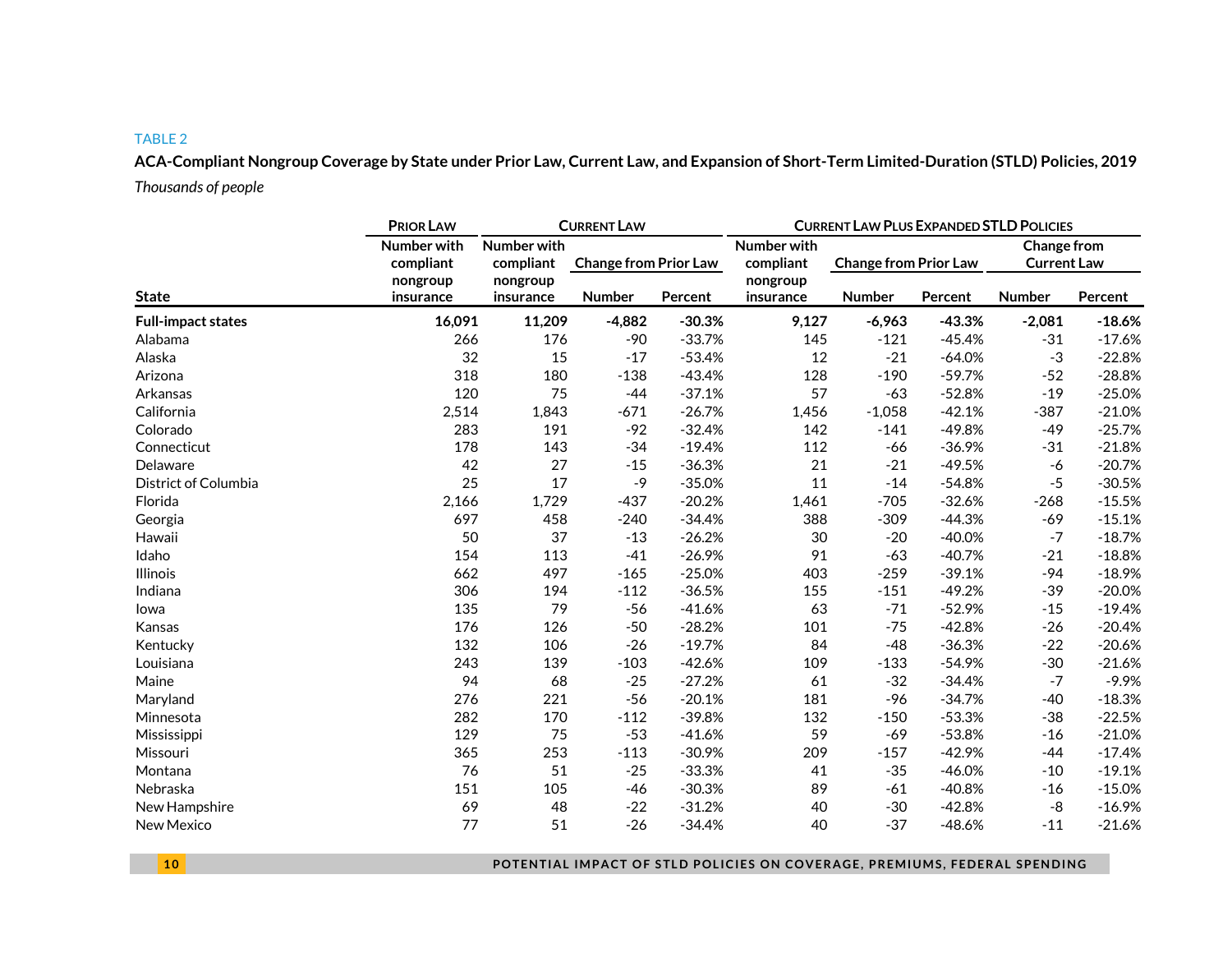|                                         | <b>PRIOR LAW</b>           |           | <b>CURRENT LAW</b>           |          | <b>CURRENT LAW PLUS EXPANDED STLD POLICIES</b> |                              |             |                    |          |  |
|-----------------------------------------|----------------------------|-----------|------------------------------|----------|------------------------------------------------|------------------------------|-------------|--------------------|----------|--|
|                                         | Number with<br>Number with |           |                              |          | Number with                                    |                              | Change from |                    |          |  |
|                                         | compliant                  | compliant | <b>Change from Prior Law</b> |          | compliant                                      | <b>Change from Prior Law</b> |             | <b>Current Law</b> |          |  |
|                                         | nongroup                   | nongroup  |                              |          | nongroup                                       |                              |             |                    |          |  |
| <b>State</b>                            | insurance                  | insurance | <b>Number</b>                | Percent  | insurance                                      | <b>Number</b>                | Percent     | <b>Number</b>      | Percent  |  |
| North Carolina                          | 758                        | 496       | $-263$                       | $-34.6%$ | 418                                            | $-340$                       | $-44.8%$    | $-77$              | $-15.6%$ |  |
| North Dakota                            | 51                         | 40        | $-11$                        | $-22.0%$ | 30                                             | $-21$                        | $-40.8%$    | $-10$              | $-24.1%$ |  |
| Ohio                                    | 445                        | 305       | $-141$                       | $-31.6%$ | 242                                            | $-203$                       | $-45.6%$    | $-62$              | $-20.5%$ |  |
| Oklahoma                                | 227                        | 135       | $-93$                        | $-40.7%$ | 113                                            | $-114$                       | $-50.4%$    | $-22$              | $-16.3%$ |  |
| Pennsylvania                            | 688                        | 480       | $-209$                       | $-30.3%$ | 392                                            | $-296$                       | $-43.0%$    | $-87$              | $-18.2%$ |  |
| Rhode Island                            | 51                         | 42        | -9                           | $-17.5%$ | 34                                             | $-17$                        | $-33.1%$    | -8                 | $-18.9%$ |  |
| South Carolina                          | 307                        | 198       | $-109$                       | $-35.6%$ | 165                                            | $-142$                       | $-46.1%$    | $-32$              | $-16.4%$ |  |
| South Dakota                            | 66                         | 42        | $-24$                        | $-36.3%$ | 32                                             | $-34$                        | $-51.0%$    | $-10$              | $-23.0%$ |  |
| Tennessee                               | 373                        | 244       | $-128$                       | $-34.5%$ | 198                                            | $-175$                       | $-47.0%$    | $-47$              | $-19.2%$ |  |
| Texas                                   | 1,737                      | 1,095     | $-642$                       | $-37.0%$ | 884                                            | $-854$                       | $-49.1%$    | $-211$             | $-19.3%$ |  |
| Utah                                    | 291                        | 221       | $-70$                        | $-24.0%$ | 178                                            | $-113$                       | $-38.9%$    | $-43$              | $-19.7%$ |  |
| Virginia                                | 615                        | 418       | $-197$                       | $-32.1%$ | 355                                            | $-260$                       | $-42.2%$    | $-62$              | $-14.9%$ |  |
| West Virginia                           | 50                         | 26        | $-24$                        | $-47.9%$ | 22                                             | $-28$                        | $-55.9%$    | $-4$               | $-15.4%$ |  |
| Wisconsin                               | 368                        | 258       | $-110$                       | $-29.8%$ | 220                                            | $-147$                       | $-40.1%$    | $-38$              | $-14.6%$ |  |
| Wyoming                                 | 45                         | 24        | $-21$                        | $-47.0%$ | 20                                             | $-25$                        | $-54.9%$    | $-4$               | $-15.0%$ |  |
| <b>States prohibiting STLD plans</b>    | 2,656                      | 2,303     | $-353$                       | $-13.3%$ | 2,303                                          | $-353$                       | $-13.3%$    | 0                  | 0.0%     |  |
| Massachusetts                           | 380                        | 367       | $-13$                        | $-3.3%$  | 367                                            | $-13$                        | $-3.3%$     | 0                  | 0.0%     |  |
| New Jersey                              | 456                        | 350       | $-106$                       | $-23.2%$ | 350                                            | $-106$                       | $-23.2%$    | 0                  | 0.0%     |  |
| New York                                | 1,240                      | 1,168     | $-72$                        | $-5.8%$  | 1,168                                          | $-72$                        | $-5.8%$     | 0                  | 0.0%     |  |
| Oregon                                  | 216                        | 158       | $-58$                        | $-26.8%$ | 158                                            | $-58$                        | $-26.8%$    | 0                  | 0.0%     |  |
| Vermont                                 | 38                         | 34        | $-5$                         | $-12.4%$ | 34                                             | $-5$                         | $-12.4%$    | 0                  | 0.0%     |  |
| Washington                              | 326                        | 226       | $-100$                       | $-30.6%$ | 226                                            | $-100$                       | $-30.6%$    | 0                  | 0.0%     |  |
| <b>States with moderate STLD impact</b> | 701                        | 480       | $-221$                       | $-31.5%$ | 426                                            | $-275$                       | $-39.2%$    | $-54$              | $-11.3%$ |  |
| Michigan                                | 551                        | 383       | $-168$                       | $-30.5%$ | 342                                            | $-209$                       | $-38.0%$    | $-41$              | $-10.8%$ |  |
| Nevada                                  | 150                        | 97        | $-53$                        | $-35.2%$ | 85                                             | -66                          | $-43.8%$    | $-13$              | $-13.2%$ |  |
| <b>Total</b>                            | 19,448                     | 13,992    | $-5,456$                     | $-28.1%$ | 11,857                                         | $-7,592$                     | $-39.0%$    | $-2,136$           | $-15.3%$ |  |

**Source:** Urban Institute analysis using HIPSM 2018. Reform simulated in 2019.

**Notes:** The results take into account that Massachusetts has a state-enforced individual mandate and that states have differing laws governing STLD policies. "Prior law" refers to what would have been the case had the trends in place before January 2017 persisted. "Current law" includes policy changes made since January 2017, including the elimination of individualmandate penalties. The District of Columbia is considered a state in this analysis.

#### **POTENTIAL IMPACT OF STLD POLICIES ON COVERAGE, PREMIUMS, FEDERAL SPENDING 1 1**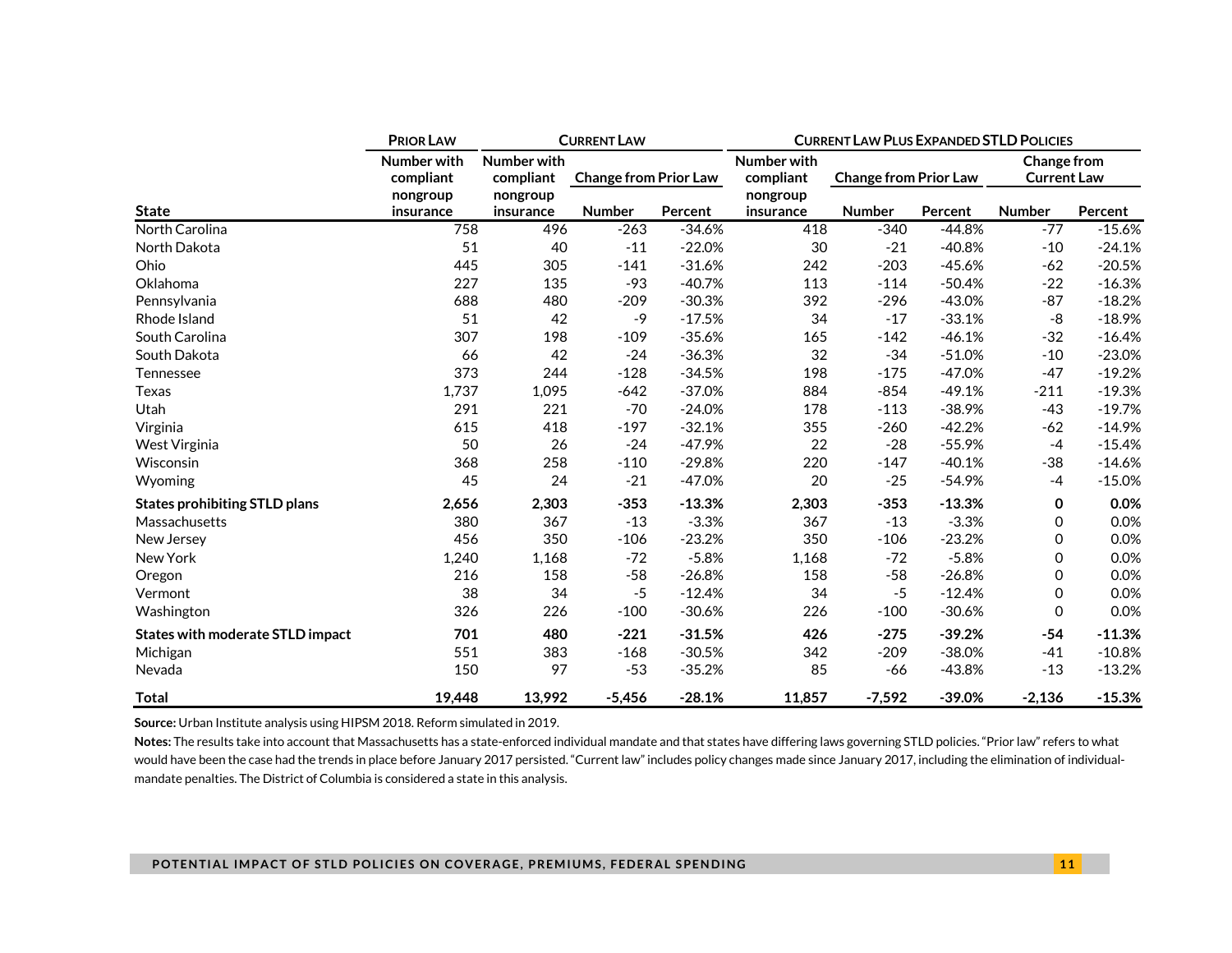**Those without Minimum Essential Coverage.** Table 3 shows the number of uninsured (those with no coverage at all) in each state under prior law, current law, and current law with expansions of STLD policies. In the third scenario, we also show the number of people with short-term, limited-duration policies—a group, as explained earlier, that does not meet the current Congressional Budget Office definition of private health insurance because the coverage does not meet minimum essential coverage standards. We estimate that the number of people uninsured under current law in 2019 will increase by 23 percent on average compared with prior law. The percentage increases in the uninsured will be above 10 percent in all but six states, with the largest effects in states that had the biggest decreases in 2018 Marketplace enrollment and the largest 2018 nongroup premium increases.

Once STLD plans are expanded, 8.3 million fewer people would have insurance compared with prior law, and 2.5 million fewer people would have insurance compared with current law in the 43 states that do not prohibit or limit STLD plan expansion. The STLD expansion alone would decrease the number of those completely uninsured by 5.4 percent in these states (1.7 million people) compared with current law, although these new purchasers would have significantly narrower coverage than that offered in the ACA-compliant nongroup insurance market. Enrollment in the short-term limited-duration plans would total 4.1 million people in those states. The isolated effect of the STLD expansion compared with current law in the states fully affected ranges from a 4.4 percent increase in those without minimum essential coverage in Texas (a state with a high current-law uninsurance rate) to a 23.4 percent effect in North Dakota (a state with a particularly extreme mixture of young adults and older, higher-risk adults). States with the largest effects will tend to be those with high unsubsidized ACA-compliant premiums and those with low Marketplace participation. Health status and socioeconomic characteristic differences also affect the ability of state residents to enroll in STLD plans and their preferences for doing so.

States with the largest absolute numbers of enrollees in STLD plans have the largest populations, including 620,000 people in California, 421,000 people in Texas, and 394,000 people in Florida. These totals include people who would otherwise be uninsured, an even larger number of people opting for these policies instead of enrolling in ACA compliant nongroup insurance, and a considerably small number of people enrolling in the plans instead of employer-sponsored insurance.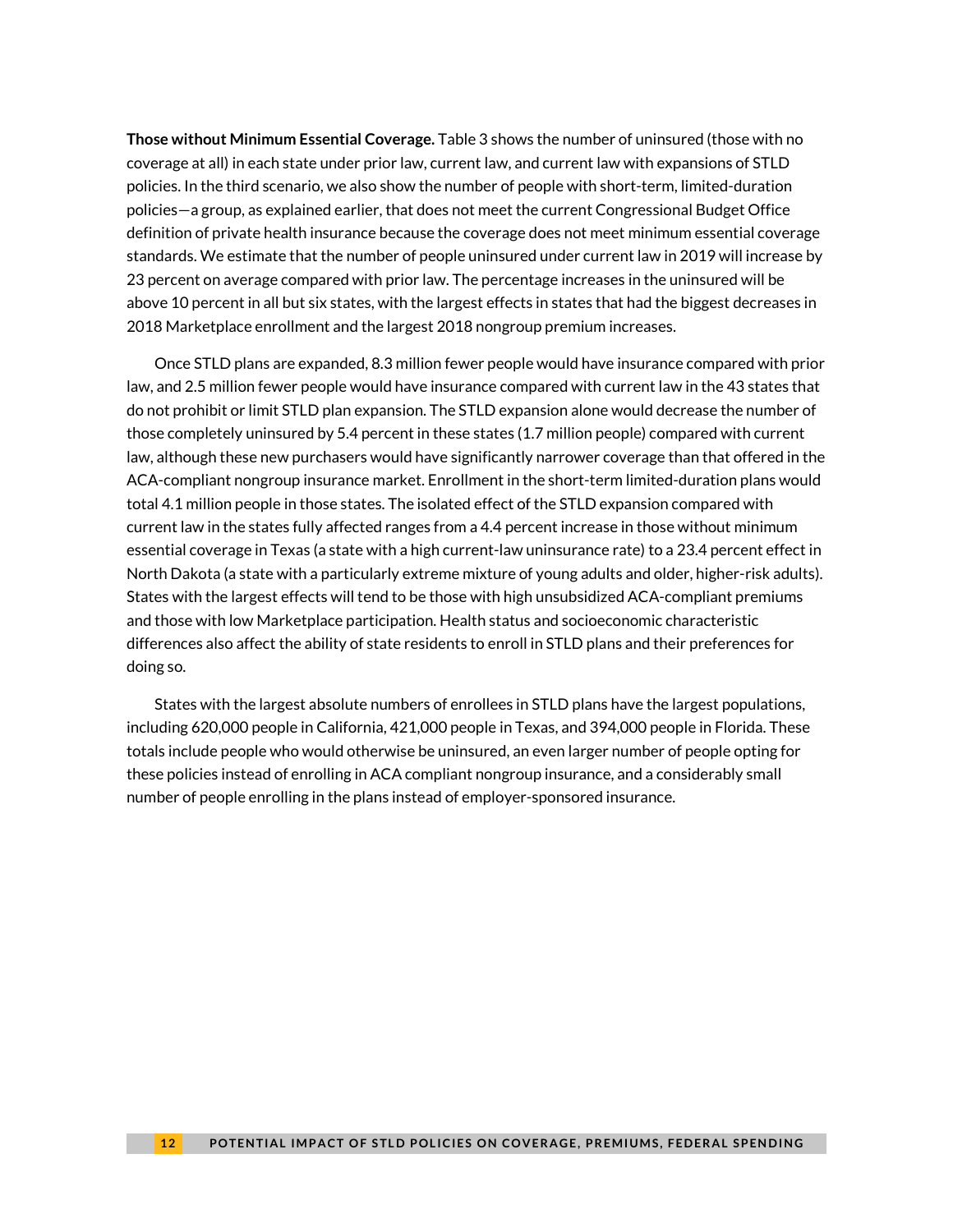**People without Minimum Essential Coverage by State, under Prior Law, Current Law, and Current Law Plus Expanded Short-Term Limited-Duration (STLD) Policies, 2019**

*Thousands of people*

|                           | <b>PRIOR</b><br>LAW |                  | <b>CURRENT LAW</b>       |         | <b>CURRENT LAW PLUS EXPANDED STLD POLICIES</b> |                  |                       |                          |         |                            |         |  |
|---------------------------|---------------------|------------------|--------------------------|---------|------------------------------------------------|------------------|-----------------------|--------------------------|---------|----------------------------|---------|--|
|                           |                     |                  | <b>Change from Prior</b> |         |                                                |                  | <b>Total</b>          | <b>Change from Prior</b> |         | <b>Change from Current</b> |         |  |
| <b>State</b>              | <b>Uninsured</b>    |                  | Law<br><b>Number</b>     |         | <b>STLD</b><br>policies                        | <b>Uninsured</b> | without<br><b>MEC</b> | Law                      |         | Law<br><b>Number</b>       |         |  |
|                           |                     | <b>Uninsured</b> |                          | Percent |                                                |                  |                       | <b>Number</b>            | Percent |                            | Percent |  |
| <b>Full-impact states</b> | 24,415              | 30,238           | 5,823                    | 23.9%   | 4,127                                          | 28,581           | 32,707                | 8,293                    | 34.0%   | 2,470                      | 8.2%    |  |
| Alabama                   | 510                 | 715              | 206                      | 40.4%   | 90                                             | 677              | 767                   | 258                      | 50.6%   | 52                         | 7.3%    |  |
| Alaska                    | 97                  | 94               | $-3$                     | $-3.3%$ | 30                                             | 77               | 107                   | 10                       | 9.8%    | 13                         | 13.6%   |  |
| Arizona                   | 717                 | 841              | 124                      | 17.3%   | 167                                            | 772              | 939                   | 222                      | 31.0%   | 98                         | 11.6%   |  |
| Arkansas                  | 160                 | 285              | 125                      | 78.1%   | 36                                             | 271              | 307                   | 147                      | 91.6%   | 22                         | 7.6%    |  |
| California                | 2,972               | 4,626            | 1,654                    | 55.7%   | 620                                            | 4,439            | 5,059                 | 2,087                    | 70.2%   | 433                        | 9.4%    |  |
| Colorado                  | 390                 | 484              | 94                       | 24.1%   | 108                                            | 433              | 540                   | 150                      | 38.4%   | 56                         | 11.6%   |  |
| Connecticut               | 159                 | 193              | 34                       | 21.1%   | 52                                             | 176              | 228                   | 69                       | 43.5%   | 36                         | 18.5%   |  |
| Delaware                  | 61                  | 70               | 9                        | 15.5%   | 9                                              | 67               | 76                    | 15                       | 25.4%   | 6                          | 8.6%    |  |
| District of Columbia      | 26                  | 34               | 8                        | 32.3%   | 5                                              | 34               | 38                    | 13                       | 49.3%   | $\overline{4}$             | 12.9%   |  |
| Florida                   | 2,220               | 2,532            | 312                      | 14.1%   | 394                                            | 2,435            | 2,829                 | 609                      | 27.4%   | 297                        | 11.7%   |  |
| Georgia                   | 1,619               | 1,778            | 159                      | 9.9%    | 172                                            | 1,689            | 1,861                 | 242                      | 15.0%   | 83                         | 4.7%    |  |
| Hawaii                    | 93                  | 104              | 11                       | 12.0%   | 12                                             | 99               | 111                   | 19                       | 20.0%   | 7                          | 7.2%    |  |
| Idaho                     | 177                 | 213              | 36                       | 20.1%   | 39                                             | 199              | 238                   | 60                       | 34.1%   | 25                         | 11.7%   |  |
| <b>Illinois</b>           | 961                 | 1,193            | 233                      | 24.2%   | 157                                            | 1,131            | 1,288                 | 327                      | 34.1%   | 94                         | 7.9%    |  |
| Indiana                   | 482                 | 663              | 181                      | 37.5%   | 74                                             | 628              | 702                   | 220                      | 45.6%   | 39                         | 5.9%    |  |
| lowa                      | 151                 | 206              | 54                       | 35.8%   | 41                                             | 182              | 223                   | 71                       | 47.2%   | 17                         | 8.4%    |  |
| Kansas                    | 313                 | 363              | 50                       | 16.0%   | 50                                             | 343              | 393                   | 80                       | 25.5%   | 30                         | 8.2%    |  |
| Kentucky                  | 200                 | 222              | 22                       | 11.0%   | 38                                             | 208              | 246                   | 46                       | 23.2%   | 24                         | 10.9%   |  |
| Louisiana                 | 325                 | 434              | 109                      | 33.6%   | 64                                             | 403              | 467                   | 143                      | 43.9%   | 33                         | 7.7%    |  |
| Maine                     | 77                  | 120              | 42                       | 55.0%   | 22                                             | 106              | 128                   | 51                       | 66.0%   | 9                          | 7.1%    |  |
| Maryland                  | 355                 | 407              | 52                       | 14.7%   | 63                                             | 384              | 447                   | 92                       | 26.0%   | 40                         | 9.8%    |  |
| Minnesota                 | 325                 | 411              | 85                       | 26.3%   | 97                                             | 365              | 463                   | 137                      | 42.2%   | 52                         | 12.6%   |  |
| Mississippi               | 383                 | 448              | 65                       | 17.0%   | 47                                             | 425              | 472                   | 89                       | 23.2%   | 24                         | 5.4%    |  |
| Missouri                  | 556                 | 723              | 167                      | 30.0%   | 96                                             | 683              | 779                   | 223                      | 40.2%   | 57                         | 7.8%    |  |
| Montana                   | 74                  | 87               | 13                       | 17.8%   | 21                                             | 79               | 100                   | 26                       | 35.0%   | 13                         | 14.6%   |  |
| Nebraska                  | 159                 | 197              | 38                       | 23.7%   | 43                                             | 172              | 216                   | 57                       | 35.5%   | 19                         | 9.5%    |  |
| New Hampshire             | 58                  | 80               | 21                       | 36.9%   | 18                                             | 70               | 87                    | 29                       | 49.9%   | 8                          | 9.5%    |  |
| New Mexico                | 169                 | 200              | 31                       | 18.4%   | 20                                             | 192              | 211                   | 42                       | 25.0%   | 11                         | 5.5%    |  |

**POTENTIAL IMPACT OF STLD POLICIES ON COVERAGE, PREMIUMS, FEDERAL SPENDING 1 3 13**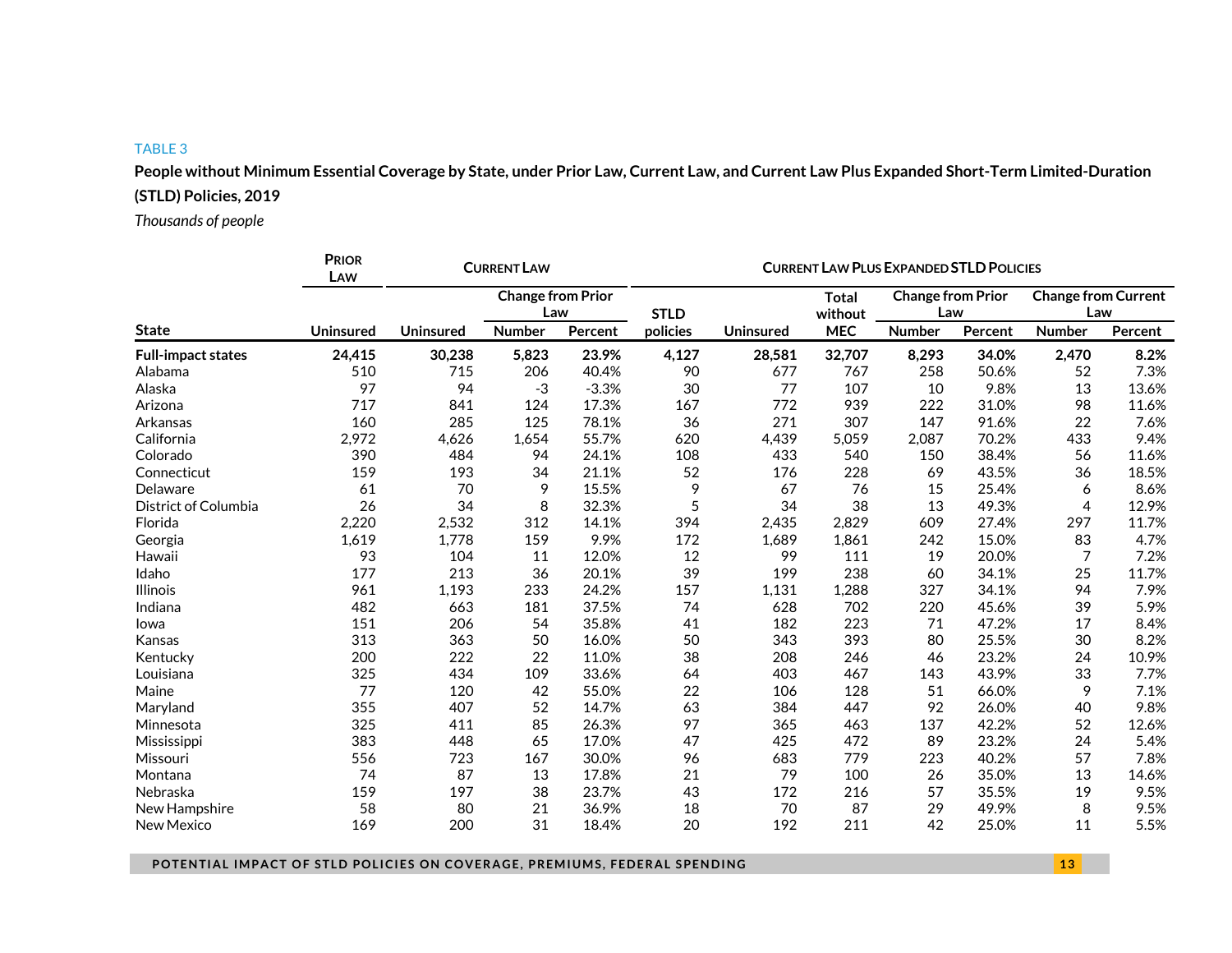|                                | <b>PRIOR</b><br>LAW | <b>CURRENT LAW</b> |                                 |         | <b>CURRENT LAW PLUS EXPANDED STLD POLICIES</b> |                  |                         |                                 |         |                                   |         |  |
|--------------------------------|---------------------|--------------------|---------------------------------|---------|------------------------------------------------|------------------|-------------------------|---------------------------------|---------|-----------------------------------|---------|--|
|                                |                     |                    | <b>Change from Prior</b><br>Law |         | <b>STLD</b>                                    |                  | <b>Total</b><br>without | <b>Change from Prior</b><br>Law |         | <b>Change from Current</b><br>Law |         |  |
| <b>State</b>                   | Uninsured           | <b>Uninsured</b>   | <b>Number</b>                   | Percent | policies                                       | <b>Uninsured</b> | <b>MEC</b>              | <b>Number</b>                   | Percent | <b>Number</b>                     | Percent |  |
| North Carolina                 | 1,144               | 1,430              | 287                             | 25.1%   | 221                                            | 1,325            | 1,546                   | 402                             | 35.1%   | 115                               | 8.1%    |  |
| North Dakota                   | 43                  | 46                 | 3                               | 7.3%    | 15                                             | 41               | 57                      | 14                              | 32.4%   | 11                                | 23.4%   |  |
| Ohio                           | 576                 | 713                | 137                             | 23.7%   | 116                                            | 661              | 776                     | 200                             | 34.7%   | 63                                | 8.9%    |  |
| Oklahoma                       | 561                 | 668                | 107                             | 19.1%   | 70                                             | 633              | 703                     | 142                             | 25.3%   | 35                                | 5.2%    |  |
| Pennsylvania                   | 542                 | 702                | 160                             | 29.6%   | 165                                            | 644              | 810                     | 268                             | 49.5%   | 108                               | 15.4%   |  |
| Rhode Island                   | 47                  | 51                 | 4                               | 7.9%    | 11                                             | 48               | 60                      | 12                              | 26.2%   | 9                                 | 17.0%   |  |
| South Carolina                 | 549                 | 660                | 111                             | 20.1%   | 76                                             | 627              | 704                     | 154                             | 28.1%   | 44                                | 6.6%    |  |
| South Dakota                   | 85                  | 109                | 24                              | 27.9%   | 23                                             | 98               | 121                     | 36                              | 42.0%   | 12                                | 11.0%   |  |
| Tennessee                      | 653                 | 769                | 115                             | 17.7%   | 120                                            | 713              | 833                     | 180                             | 27.5%   | 64                                | 8.4%    |  |
| <b>Texas</b>                   | 4,731               | 5,304              | 573                             | 12.1%   | 421                                            | 5,117            | 5,538                   | 807                             | 17.1%   | 234                               | 4.4%    |  |
| Utah                           | 298                 | 373                | 75                              | 25.3%   | 67                                             | 352              | 419                     | 121                             | 40.6%   | 46                                | 12.3%   |  |
| Virginia                       | 912                 | 1,069              | 157                             | 17.2%   | 137                                            | 1,003            | 1,141                   | 229                             | 25.1%   | 72                                | 6.7%    |  |
| West Virginia                  | 74                  | 101                | 27                              | 36.5%   | 21                                             | 91               | 112                     | 38                              | 51.6%   | 11                                | 11.1%   |  |
| Wisconsin                      | 348                 | 441                | 93                              | 26.8%   | 58                                             | 420              | 478                     | 130                             | 37.5%   | 37                                | 8.5%    |  |
| Wyoming                        | 61                  | 78                 | 17                              | 27.5%   | 19                                             | 67               | 86                      | 24                              | 39.6%   | $\overline{7}$                    | 9.5%    |  |
| <b>States prohibiting STLD</b> |                     |                    |                                 |         |                                                |                  |                         |                                 |         |                                   |         |  |
| plans                          | 2,643               | 3,040              | 397                             | 15.0%   | 0                                              | 3,040            | 3,040                   | 397                             | 15.0%   | 0                                 | 0.0%    |  |
| Massachusetts                  | 96                  | 103                | 7                               | 7.5%    | 0                                              | 103              | 103                     | $\overline{7}$                  | 7.5%    | 0                                 | 0.0%    |  |
| New Jersey                     | 589                 | 681                | 92                              | 15.6%   | 0                                              | 681              | 681                     | 92                              | 15.6%   | 0                                 | 0.0%    |  |
| New York                       | 1,222               | 1,315              | 94                              | 7.7%    | 0                                              | 1.315            | 1,315                   | 94                              | 7.7%    | 0                                 | 0.0%    |  |
| Oregon                         | 241                 | 293                | 52                              | 21.8%   | 0                                              | 293              | 293                     | 52                              | 21.8%   | 0                                 | 0.0%    |  |
| Vermont                        | 24                  | 43                 | 19                              | 78.8%   | 0                                              | 43               | 43                      | 19                              | 78.8%   | 0                                 | 0.0%    |  |
| Washington                     | 473                 | 605                | 133                             | 28.1%   | 0                                              | 605              | 605                     | 133                             | 28.1%   | $\Omega$                          | 0.0%    |  |
| <b>States with moderate</b>    |                     |                    |                                 |         |                                                |                  |                         |                                 |         |                                   |         |  |
| <b>STLD</b> impact             | 843                 | 1,050              | 207                             | 24.6%   | 78                                             | 1,025            | 1,103                   | 261                             | 30.9%   | 54                                | 5.1%    |  |
| Michigan                       | 497                 | 662                | 165                             | 33.2%   | 54                                             | 646              | 700                     | 203                             | 40.9%   | 38                                | 5.8%    |  |
| Nevada                         | 346                 | 388                | 42                              | 12.1%   | 25                                             | 379              | 403                     | 57                              | 16.5%   | 15                                | 4.0%    |  |
| <b>Total</b>                   | 27,901              | 34,328             | 6,427                           | 23.0%   | 4,205                                          | 32,646           | 36,851                  | 8.950                           | 32.1%   | 2,523                             | 7.4%    |  |

**Source:** Urban Institute analysis using HIPSM 2018. Reform simulated in 2019.

Notes: The results take into account that Massachusetts has a state-enforced individual mandate and that states have differing levels of laws governing STLD policies. "Prior law" refers to what would have been the case had the trends in place before January 2017 persisted. "Current law" includes policy changes made since January 2017, including the elimination of individualmandate penalties. Minimum essential coverage (or MEC) refers to any insurance plan that satisfies the ACA's requirement to have health insurance coverage. STLD plans do not meet that standard and are thus not considered private insurance coverage by the Congressional Budget Office. The District of Columbia is considered a state in this analysis.

#### **1 4 POTENTIAL IMPACT OF STLD POLICIES ON COVERAGE, PREMIUMS, FEDERAL SPENDING**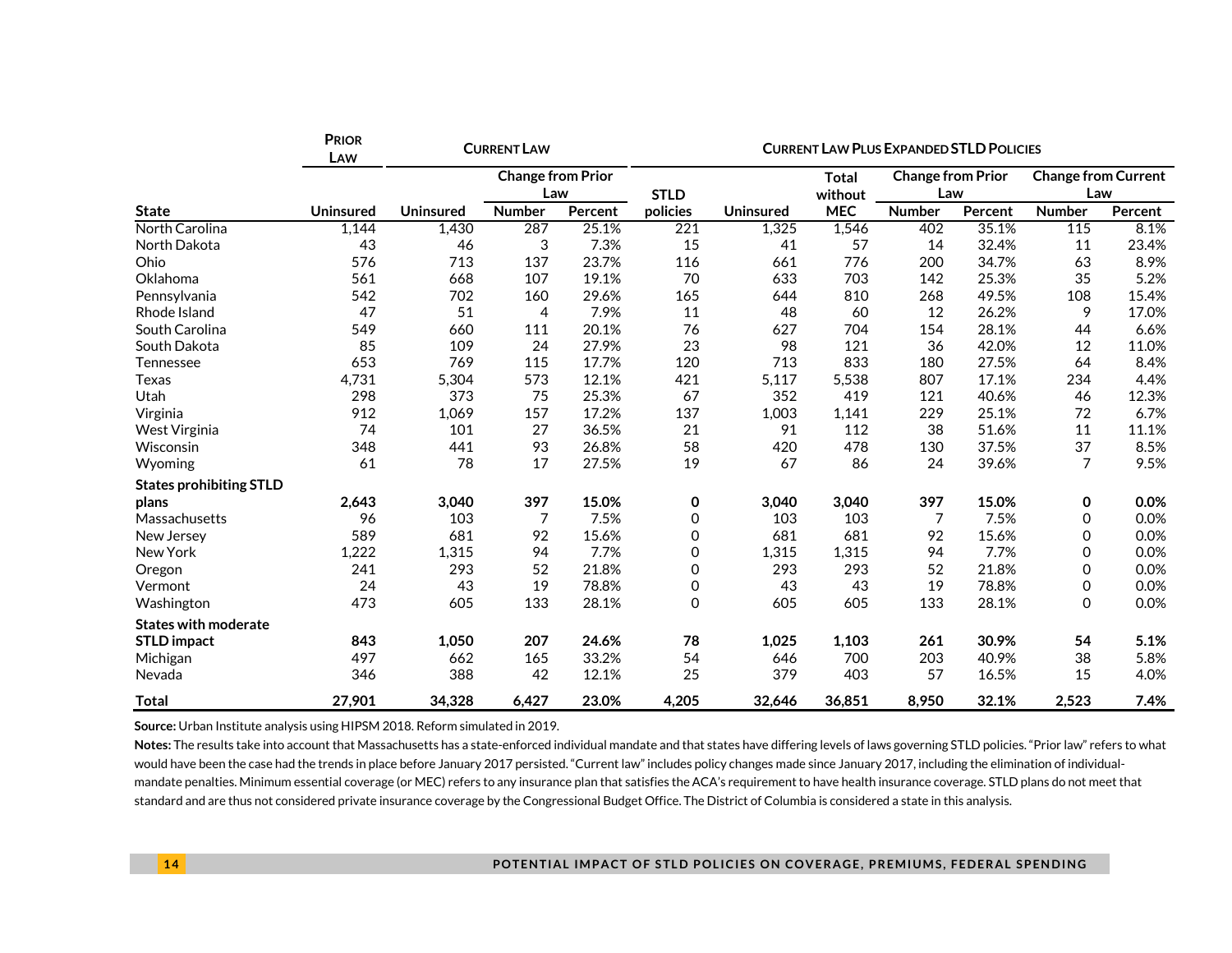#### **Effect of Expanded STLD Plans on Premiums in the ACA-Compliant Nongroup Insurance Market.** We

estimate that average premiums in the ACA-compliant nongroup insurance market would increase approximately 18 percent in the states that do not prohibit or limit expanded STLD plans (table 4). This premium increase includes the expansion of the STLD plans and the elimination of the individualmandate penalties. The premium effect varies modestly across states, with the clear majority falling in the 17 to 21 percent range. States like Alaska and Minnesota that have reinsurance mechanisms in place in the ACA-compliant market, would experience still significant (but smaller premium) increases. The same is true for Michigan and Nevada (12.2 and 15.2 percent increases, respectively), where state law would significantly limit enrollment in STLD plans. Massachusetts is the only state with its own individual mandate and effective prohibitions on expansions of STLD policies and thus no measurable premium effect. The premium effects in the other five states prohibiting STLD plan expansion are attributable to the elimination of the individual-mandate penalties alone.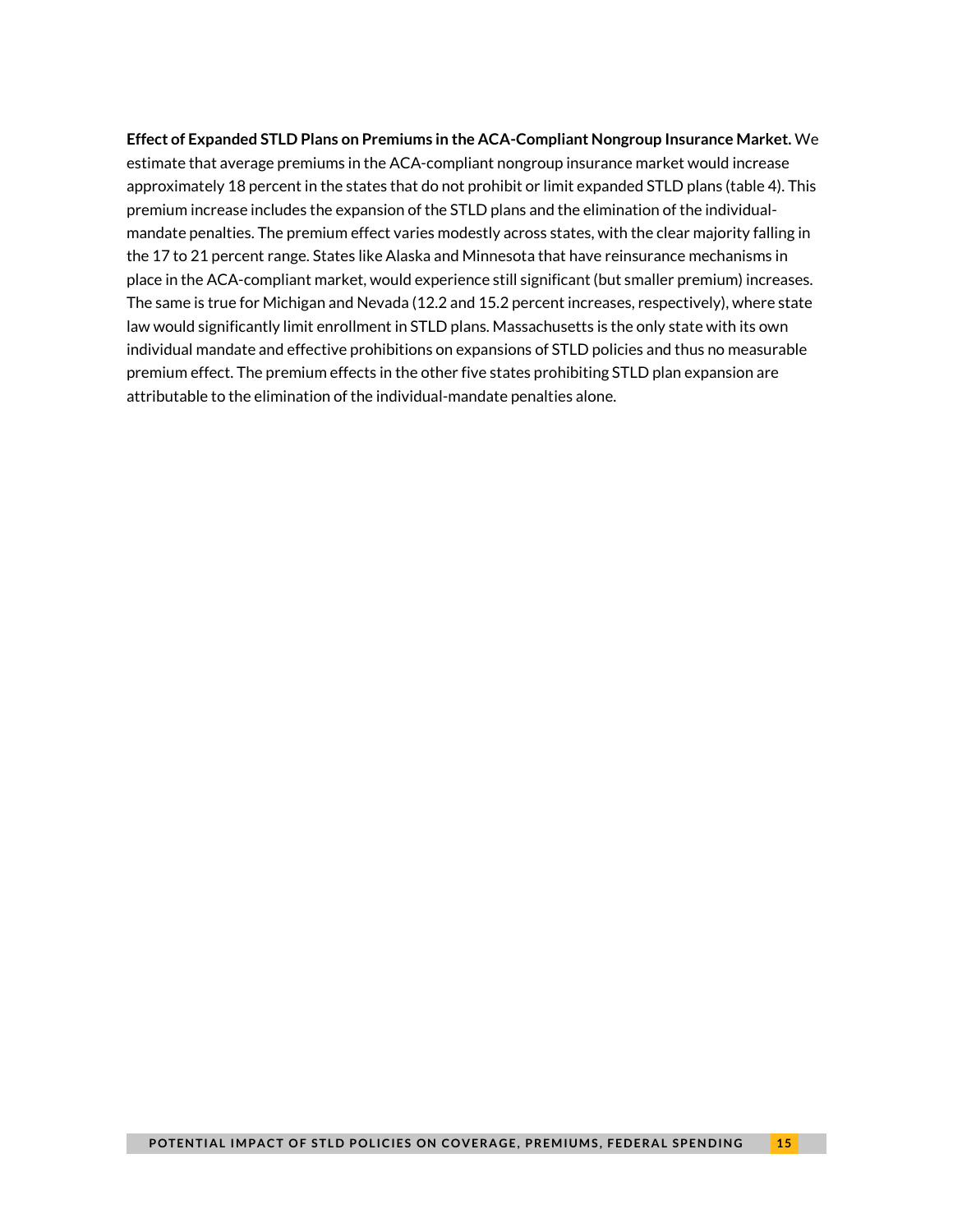**Percent Change in ACA-Compliant Premiums because of Expanded Short-Term Limited-Duration (STLD) Policies and Loss of Individual Mandate, Compared with Current Law, 2019**

| <b>State</b>              | Change | <b>State</b>                            | Change |
|---------------------------|--------|-----------------------------------------|--------|
| <b>Full-impact states</b> | 18.2%  | Full-impact states (cont'd)             |        |
| Alabama                   | 21.6%  | New Mexico                              | 9.1%   |
| Alaska                    | 8.5%   | North Carolina                          | 17.8%  |
| Arizona                   | 20.6%  | North Dakota                            | 20.8%  |
| Arkansas                  | 18.8%  | Ohio                                    | 16.8%  |
| California                | 17.8%  | Oklahoma                                | 18.7%  |
| Colorado                  | 18.3%  | Pennsylvania                            | 19.2%  |
| Connecticut               | 16.5%  | Rhode Island                            | 20.7%  |
| Delaware                  | 19.9%  | South Carolina                          | 17.2%  |
| District of Columbia      | 13.6%  | South Dakota                            | 21.7%  |
| Florida                   | 16.9%  | Tennessee                               | 18.1%  |
| Georgia                   | 19.5%  | Texas                                   | 20.2%  |
| Hawaii                    | 17.5%  | Utah                                    | 18.5%  |
| Idaho                     | 17.5%  | Virginia                                | 19.1%  |
| <b>Illinois</b>           | 19.4%  | West Virginia                           | 20.0%  |
| Indiana                   | 19.6%  | Wisconsin                               | 20.0%  |
| Iowa                      | 15.8%  | Wyoming                                 | 18.6%  |
| Kansas                    | 19.2%  | <b>States prohibiting STLD plans</b>    | 8.3%   |
| Kentucky                  | 18.7%  | Massachusetts                           | 0.0%   |
| Louisiana                 | 14.0%  | New Jersey                              | 10.9%  |
| Maine                     | 15.9%  | New York                                | 8.8%   |
| Maryland                  | 18.4%  | Oregon                                  | 9.1%   |
| Minnesota                 | 11.1%  | Vermont                                 | 12.2%  |
| Mississippi               | 17.2%  | Washington                              | 13.6%  |
| Missouri                  | 18.3%  | <b>States with moderate STLD impact</b> | 12.8%  |
| Montana                   | 19.8%  | Michigan                                | 12.2%  |
| Nebraska                  | 20.4%  | Nevada                                  | 15.2%  |
| New Hampshire             | 19.6%  |                                         |        |
|                           |        | <b>Total</b>                            | 16.4%  |

**Source:** Urban Institute analysis using HIPSM 2018. Reform simulated in 2019.

**Notes:** The results take into account that Massachusetts has a state-enforced individual mandate and that states have differing laws governing STLD policies. "Current law" includes policy changes made since January 2017, including the elimination of individual-mandate penalties. The District of Columbia is considered a state in this analysis.

**Federal Health Care Spending.** Table 5 provides estimates of federal health care spending (acute care spending for the nonelderly through Medicaid and CHIP plus Marketplace premium tax credits) in each state under prior law, current law, and current law plus the expanded STLD plans in 2019. The largest effect on federal spending is attributable to the policy changes made since early 2017, particularly the elimination of the individual-mandate penalties. The federal spending effect of the expanded STLD policies alone is negligible, a decrease of roughly 0.2 percent, or \$686 million, in 2019. This stability in federal spending is the consequence of the offsetting effects of reducing the number of people receiving ACA premium tax credits by about 600,000 while increasing private nongroup premiums approximately 16 percent on average nationally. With the expanded STLD policies in place, however, federal spending is estimated to be 9.3 percent or \$33.3 billion higher than under prior law. This higher spending takes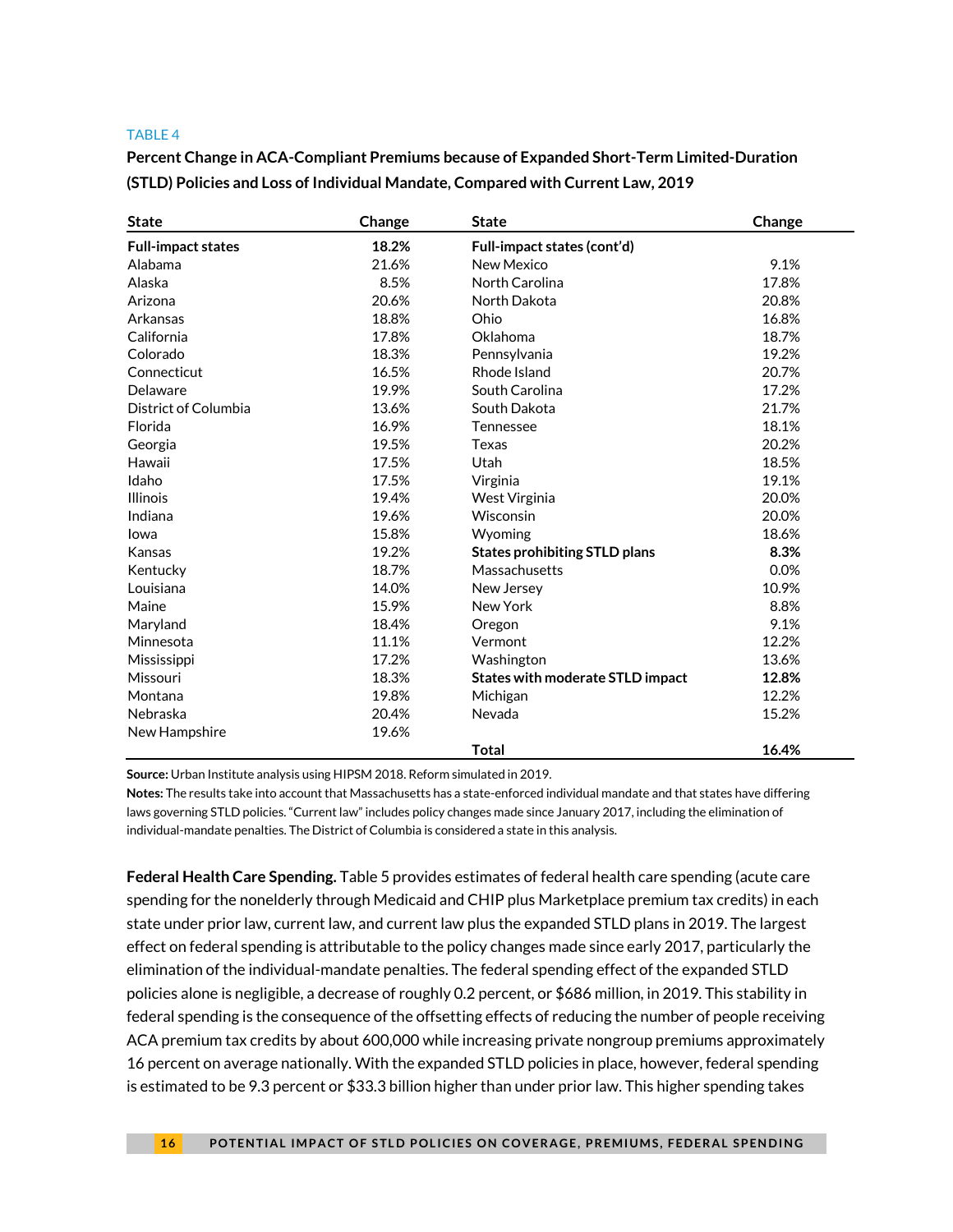into account lower enrollment in subsidized Marketplace coverage and Medicaid along with higher Marketplace premiums stemming from a worsened nongroup insurance risk pool caused the individualmandate penalties being eliminated and other 2017 policy changes. The higher average-cost insurance pool leads to significantly higher premium tax credits per enrollee.

Variation across states in the federal spending effects of expanded STLD policies alone is driven by interactions between reductions in Marketplace subsidized enrollment and premium increases. For example, Virginia has more modest losses of nongroup coverage than many other states; as such, the increase in average premium tax credits received by Virginia residents due to higher premiums significantly outweighs the federal savings from reduced enrollment. In Arkansas, however, the federal savings from larger reductions in Marketplace enrollment create small net reductions in federal spending even in the face of premium increases.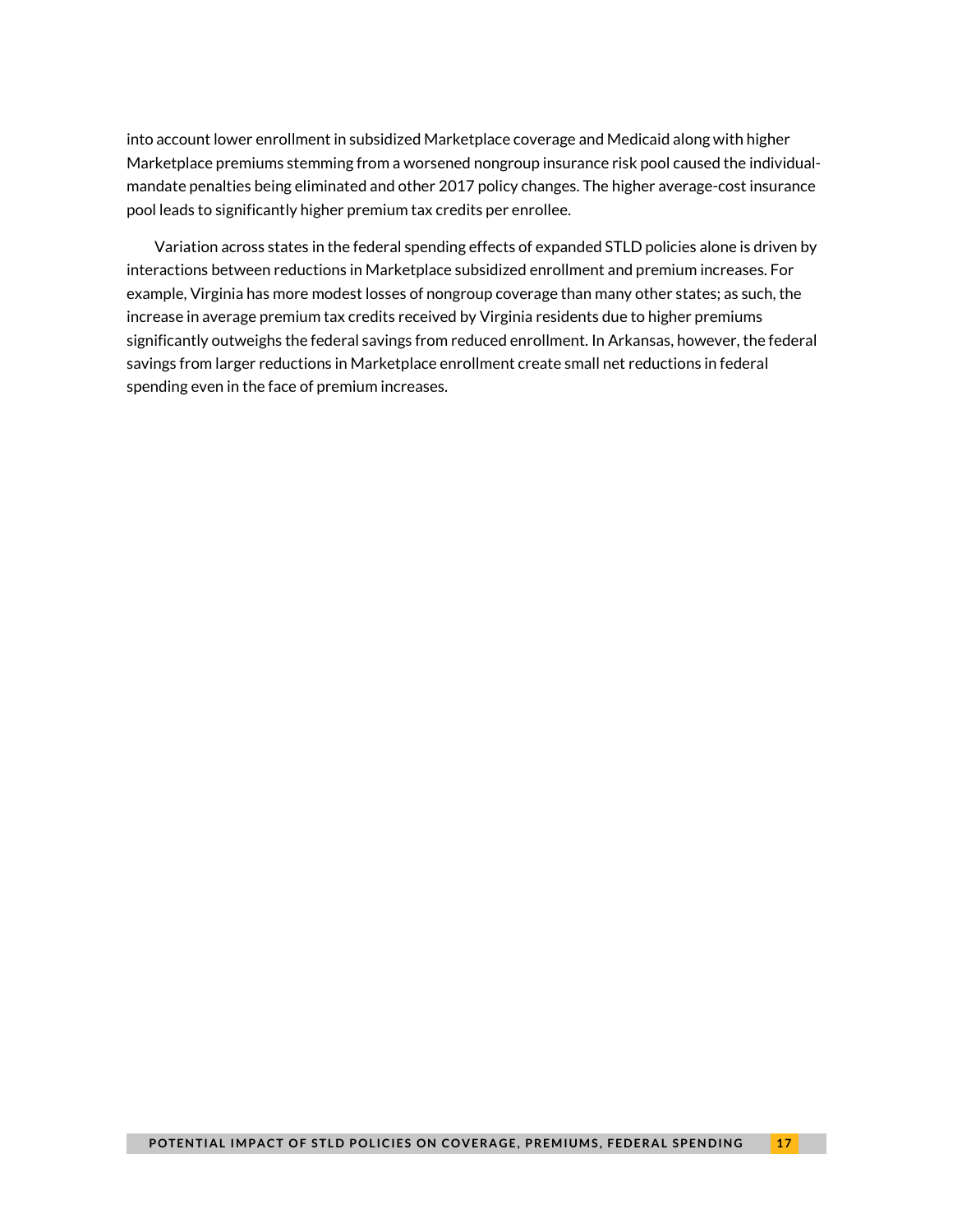**Federal Costs by State under Prior Law, Current Law, and Current Law Plus Expanded Short-Term Limited-Duration (STLD) Policies, 2019** *Millions of dollars*

|                           | <b>PRIOR</b>        |                     |                                  |         |                                                |                                  |         |              |                                    |  |  |
|---------------------------|---------------------|---------------------|----------------------------------|---------|------------------------------------------------|----------------------------------|---------|--------------|------------------------------------|--|--|
|                           | LAW                 |                     | <b>CURRENT LAW</b>               |         | <b>CURRENT LAW PLUS EXPANDED STLD POLICIES</b> |                                  |         |              |                                    |  |  |
|                           | <b>Total</b>        | <b>Total</b>        | <b>Difference from Prior Law</b> |         | <b>Total</b>                                   | <b>Difference from Prior Law</b> |         |              | <b>Difference from Current Law</b> |  |  |
| <b>State</b>              | federal<br>spending | federal<br>spending | Amount                           | Percent | federal<br>spending                            | Amount                           | Percent | Amount       | Percent                            |  |  |
| <b>Full-impact states</b> | 289,499             | 317,356             | 27,857                           | 9.6%    | 316,646                                        | 27,147                           | 10.9%   | $-710$       | $-0.2%$                            |  |  |
| Alabama                   | 4,581               | 5,009               | 428                              | 9.3%    | 4,986                                          | 405                              | 8.8%    | $-24$        | $-0.5%$                            |  |  |
| Alaska                    | 1,045               | 1,183               | 138                              | 13.2%   | 1,165                                          | 120                              | 11.5%   | $-17$        | $-1.5%$                            |  |  |
| Arizona                   | 10,145              | 10,458              | 313                              | 3.1%    | 10,396                                         | 251                              | 2.5%    | $-62$        | $-0.6%$                            |  |  |
| Arkansas                  | 5,185               | 5,152               | $-33$                            | $-0.6%$ | 5,128                                          | $-57$                            | $-1.1%$ | $-24$        | $-0.5%$                            |  |  |
| California                | 46,027              | 49,521              | 3,494                            | 7.6%    | 49,299                                         | 3,272                            | 7.1%    | $-222$       | $-0.4%$                            |  |  |
| Colorado                  | 5,449               | 5,839               | 390                              | 7.2%    | 5,834                                          | 384                              | 7.1%    | -6           | $-0.1%$                            |  |  |
| Connecticut               | 4,402               | 4,871               | 469                              | 10.7%   | 4,871                                          | 470                              | 10.7%   | $\mathbf{1}$ | 0.0%                               |  |  |
| Delaware                  | 1,222               | 1,388               | 166                              | 13.6%   | 1,368                                          | 145                              | 11.9%   | $-20$        | $-1.5%$                            |  |  |
| District of Columbia      | 1,360               | 1,417               | 56                               | 4.1%    | 1,417                                          | 57                               | 4.2%    | $\mathbf{1}$ | 0.0%                               |  |  |
| Florida                   | 20,359              | 23,380              | 3,020                            | 14.8%   | 23,321                                         | 2,961                            | 14.5%   | $-59$        | $-0.3%$                            |  |  |
| Georgia                   | 9,063               | 10,697              | 1,634                            | 18.0%   | 10,662                                         | 1,599                            | 17.6%   | $-35$        | $-0.3%$                            |  |  |
| Hawaii                    | 992                 | 1,089               | 97                               | 9.8%    | 1,097                                          | 105                              | 10.6%   | 8            | 0.7%                               |  |  |
| Idaho                     | 1,791               | 1,981               | 190                              | 10.6%   | 1,982                                          | 191                              | 10.6%   | $\mathbf{1}$ | 0.0%                               |  |  |
| <b>Illinois</b>           | 8,864               | 9,834               | 970                              | 10.9%   | 9,821                                          | 957                              | 10.8%   | $-13$        | $-0.1%$                            |  |  |
| Indiana                   | 8,433               | 8,538               | 104                              | 1.2%    | 8,521                                          | 87                               | 1.0%    | $-17$        | $-0.2%$                            |  |  |
| lowa                      | 2.997               | 3,608               | 611                              | 20.4%   | 3,598                                          | 601                              | 20.1%   | $-10$        | $-0.3%$                            |  |  |
| Kansas                    | 1,857               | 1,985               | 128                              | 6.9%    | 2,005                                          | 148                              | 8.0%    | 20           | 1.0%                               |  |  |
| Kentucky                  | 8,088               | 8,831               | 744                              | 9.2%    | 8,830                                          | 742                              | 9.2%    | $-2$         | 0.0%                               |  |  |
| Louisiana                 | 6,620               | 7,036               | 416                              | 6.3%    | 7,017                                          | 397                              | 6.0%    | $-19$        | $-0.3%$                            |  |  |
| Maine                     | 1,710               | 1,939               | 229                              | 13.4%   | 1,937                                          | 227                              | 13.2%   | $-2$         | $-0.1%$                            |  |  |
| Maryland                  | 6,112               | 6,878               | 765                              | 12.5%   | 6,868                                          | 755                              | 12.4%   | $-10$        | $-0.1%$                            |  |  |
| Minnesota                 | 6,146               | 6,838               | 692                              | 11.3%   | 6,804                                          | 658                              | 10.7%   | $-34$        | $-0.5%$                            |  |  |
| Mississippi               | 4,237               | 4,411               | 173                              | 4.1%    | 4,404                                          | 166                              | 3.9%    | $-7$         | $-0.2%$                            |  |  |
| Missouri                  | 7,559               | 8,182               | 623                              | 8.2%    | 8,227                                          | 669                              | 8.8%    | 45           | 0.6%                               |  |  |
| Montana                   | 1,868               | 2,243               | 375                              | 20.1%   | 2,215                                          | 347                              | 18.5%   | $-28$        | $-1.3%$                            |  |  |
| Nebraska                  | 1,303               | 1,864               | 562                              | 43.1%   | 1,853                                          | 551                              | 42.3%   | $-11$        | $-0.6%$                            |  |  |
| New Hampshire             | 908                 | 1,062               | 153                              | 16.9%   | 1,063                                          | 154                              | 17.0%   | 1            | 0.1%                               |  |  |
| New Mexico                | 5,060               | 5,168               | 108                              | 2.1%    | 5,173                                          | 113                              | 2.2%    | 5            | 0.1%                               |  |  |
| North Carolina            | 14.045              | 15,155              | 1.110                            | 7.9%    | 15.148                                         | 1,103                            | 7.9%    | $-7$         | 0.0%                               |  |  |

**1 8 POTENTIAL IMPACT OF STLD POLICIES ON COVERAGE, PREMIUMS, FEDERAL SPENDING**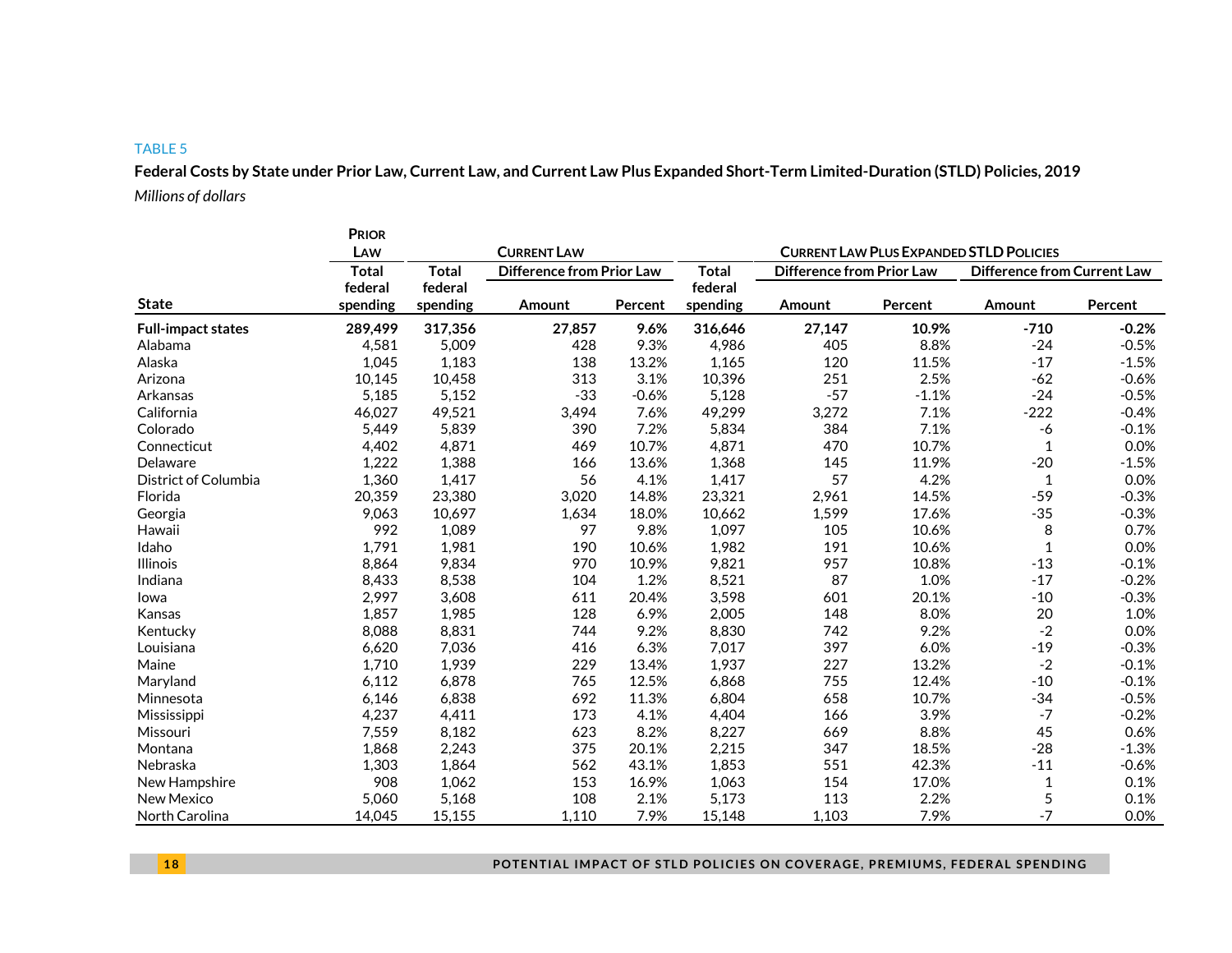|                                  | <b>PRIOR</b> |              |                                  |         |                                                |                                  |         |                                    |         |  |  |  |
|----------------------------------|--------------|--------------|----------------------------------|---------|------------------------------------------------|----------------------------------|---------|------------------------------------|---------|--|--|--|
|                                  | LAW          |              | <b>CURRENT LAW</b>               |         | <b>CURRENT LAW PLUS EXPANDED STLD POLICIES</b> |                                  |         |                                    |         |  |  |  |
|                                  | <b>Total</b> | <b>Total</b> | <b>Difference from Prior Law</b> |         | <b>Total</b>                                   | <b>Difference from Prior Law</b> |         | <b>Difference from Current Law</b> |         |  |  |  |
|                                  | federal      | federal      |                                  |         | federal                                        |                                  |         |                                    |         |  |  |  |
| <b>State</b>                     | spending     | spending     | Amount                           | Percent | spending                                       | Amount                           | Percent | Amount                             | Percent |  |  |  |
| North Dakota                     | 514          | 558          | 45                               | 8.7%    | 561                                            | 47                               | 9.2%    | 3                                  | 0.5%    |  |  |  |
| Ohio                             | 14,021       | 14,697       | 676                              | 4.8%    | 14,716                                         | 695                              | 5.0%    | 19                                 | 0.1%    |  |  |  |
| Oklahoma                         | 4,046        | 4,724        | 678                              | 16.8%   | 4,658                                          | 612                              | 15.1%   | -66                                | $-1.4%$ |  |  |  |
| Pennsylvania                     | 14,848       | 16,507       | 1,659                            | 11.2%   | 16,414                                         | 1,566                            | 10.5%   | $-93$                              | $-0.6%$ |  |  |  |
| Rhode Island                     | 1,100        | 1,234        | 133                              | 12.1%   | 1,232                                          | 132                              | 12.0%   | $-2$                               | $-0.2%$ |  |  |  |
| South Carolina                   | 4,812        | 5,185        | 373                              | 7.7%    | 5,208                                          | 396                              | 8.2%    | 23                                 | 0.4%    |  |  |  |
| South Dakota                     | 683          | 784          | 101                              | 14.8%   | 785                                            | 102                              | 14.9%   | $\mathbf{1}$                       | 0.2%    |  |  |  |
| <b>Tennessee</b>                 | 8,390        | 9,541        | 1,151                            | 13.7%   | 9,585                                          | 1,194                            | 14.2%   | 43                                 | 0.5%    |  |  |  |
| Texas                            | 27,340       | 29,219       | 1,878                            | 6.9%    | 29,234                                         | 1,893                            | 6.9%    | 15                                 | 0.1%    |  |  |  |
| Utah                             | 2,819        | 3,618        | 799                              | 28.4%   | 3,588                                          | 769                              | 27.3%   | $-30$                              | $-0.8%$ |  |  |  |
| Virginia                         | 5,448        | 6,852        | 1,404                            | 25.8%   | 6,854                                          | 1,406                            | 25.8%   | $\overline{c}$                     | 0.0%    |  |  |  |
| West Virginia                    | 2,850        | 2,959        | 109                              | 3.8%    | 2,907                                          | 57                               | 2.0%    | $-52$                              | $-1.8%$ |  |  |  |
| Wisconsin                        | 4,729        | 5,355        | 626                              | 13.2%   | 5,329                                          | 600                              | 12.7%   | $-26$                              | $-0.5%$ |  |  |  |
| Wyoming                          | 467          | 567          | 100                              | 21.5%   | 567                                            | 100                              | 21.5%   | 0                                  | 0.0%    |  |  |  |
| <b>States prohibiting STLD</b>   |              |              |                                  |         |                                                |                                  |         |                                    |         |  |  |  |
| plans                            | 52,461       | 57,310       | 4,849                            | 9.2%    | 57,310                                         | 4,849                            | 10.0%   | 0                                  | 0.0%    |  |  |  |
| Massachusetts                    | 6,971        | 6,530        | $-441$                           | $-6.3%$ | 6,530                                          | $-441$                           | $-6.3%$ | 0                                  | 0.0%    |  |  |  |
| New Jersey                       | 6,719        | 6,995        | 276                              | 4.1%    | 6,995                                          | 276                              | 4.1%    | 0                                  | 0.0%    |  |  |  |
| New York                         | 23,970       | 28,110       | 4,140                            | 17.3%   | 28,110                                         | 4,140                            | 17.3%   | 0                                  | 0.0%    |  |  |  |
| Oregon                           | 5,693        | 6,217        | 525                              | 9.2%    | 6,217                                          | 525                              | 9.2%    | 0                                  | 0.0%    |  |  |  |
| Vermont                          | 1,207        | 1,261        | 55                               | 4.5%    | 1,261                                          | 55                               | 4.5%    | 0                                  | 0.0%    |  |  |  |
| Washington                       | 7,902        | 8,197        | 294                              | 3.7%    | 8,197                                          | 294                              | 3.7%    | $\Omega$                           | 0.0%    |  |  |  |
| <b>States with moderate STLD</b> |              |              |                                  |         |                                                |                                  |         |                                    |         |  |  |  |
| impact                           | 16,175       | 17.440       | 1.265                            | 7.8%    | 17,464                                         | 1,289                            | 8.6%    | 24                                 | 0.1%    |  |  |  |
| Michigan                         | 13,109       | 14,180       | 1,071                            | 8.2%    | 14,206                                         | 1,096                            | 8.4%    | 25                                 | 0.2%    |  |  |  |
| Nevada                           | 3,066        | 3,260        | 194                              | 6.3%    | 3,258                                          | 193                              | 6.3%    | $-2$                               | $-0.1%$ |  |  |  |
| <b>Total</b>                     | 358,135      | 392,106      | 33,971                           | 9.5%    | 391,420                                        | 33,285                           | 9.3%    | $-686$                             | $-0.2%$ |  |  |  |

**Source:** Urban Institute analysis using HIPSM 2018. Reform simulated in 2019.

**Notes:** The results take into account that Massachusetts has a state-enforced individual mandate and that states have differing laws governing STLD policies. "Prior law" refers to what would have been the case had the trends in place before January 2017 persisted. "Current law" includes policy changes made since January 2017, including the elimination of individual-mandate penalties. The District of Columbia is considered a state in this analysis.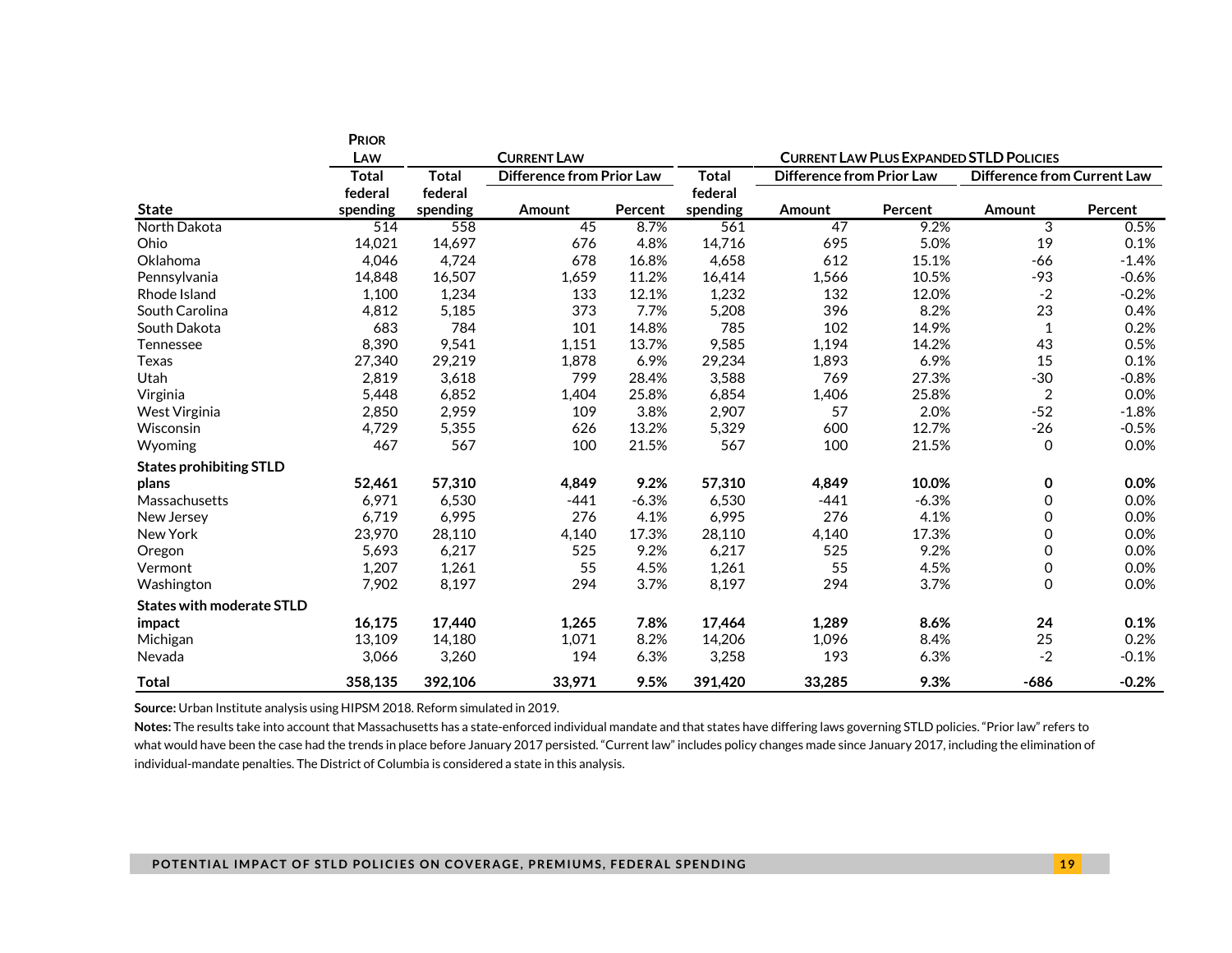# **Discussion**

The expansion of short-term limited-duration policies implied in the current administration's proposed rule has significant implications, particularly for insurance coverage and premiums in the remaining ACA-compliant insurance market. We estimate that ACA-compliant private nongroup coverage would fall by 2.1 million people in 2019 from the expansion of STLD policies alone, exacerbating the nongroup market decline of 5.5 million people already anticipated in 2019 because of the elimination of the individual-mandate penalties and other policy changes made since early 2017. The effects will vary across the states given differences in state laws and regulations as well as differences in health care costs and population characteristics. In the 43 states most affected, premiums in the ACA-compliant nongroup insurance market would increase 18 percent on average owing both to the expansion of the short-term plans and elimination of the individual-mandate penalties. This premium effect would be 20 percent or higher in nine states. Those affected by these large premium increases would be disproportionately middle-income people with health problems because they prefer health insurance that covers essential health benefits, are unlikely to have access to medically underwritten short-term limited-duration policies, and are not financially protected by the ACA's premium tax credits. For people who have ACA-compliant coverage and are eligible for premium tax credits, these higher premiums translate into higher premium tax credits per enrollee paid by the federal government. In total, 9.0 million fewer people would have insurance (minimum essential coverage) compared with prior law.

Several issues cannot be captured through a microsimulation analysis. First, as the ACA-compliant nongroup insurance markets decrease and as healthier enrollees exit for short-term plans, insurers will by necessity reexamine the profitability of remaining in the compliant markets. This may well lead to more insurer exits from the compliant markets in the next years, reducing choice for the people remaining and ultimately making the markets difficult to maintain. Second, STLD policies are generally not subject to the ACA's medical loss ratio requirements, $6$  and therefore the companies that sell them can pay higher commissions to their brokers than they can for ACA-compliant plans. As a result, brokers are likely to market these plans very aggressively, and consumers may purchase them without understanding how they differ from compliant plans. If this is the case, more people may be pulled out of the compliant market than we have estimated here, increasing the effects of the policy change. Third, some people buying the narrower STLD polices will incur serious health problems once enrolled, and find that their plans do not meet their medical needs. This could lead to increases in unmet medical need and uncompensated care. Finally, states can impose regulations that would limit the types of short-term plans that could be sold, and they can effectively prohibit them. While only a small number of states have done so thus far, more could make such legal and/or regulatory changes and thereby significantly reduce or even eliminate the effects estimated here.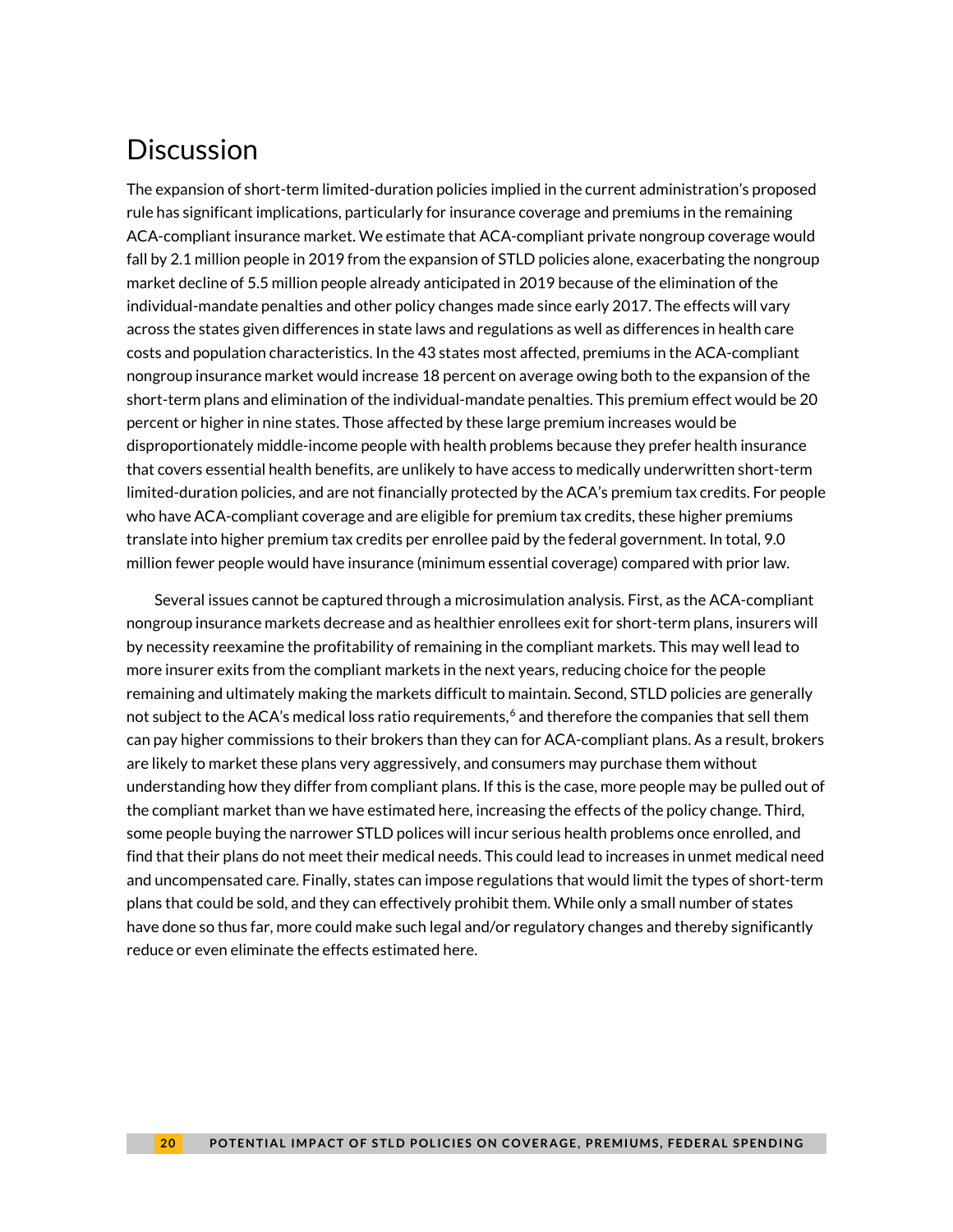# **Notes**

- $1$  "A Proposed Rule by the Internal Revenue Service, the Employee Benefits Security Administration, and the [Health and Human Services Department,"](https://www.federalregister.gov/documents/2018/02/21/2018-03208/short-term-limited-duration-insurance) 83 Fed. Reg. 7437 (Feb. 21, 2018).
- $2$  Our three categories differ from the five categories that the Center on Health Insurance Reforms developed. We use the detailed information in their analysis to assess the practical outcome of state regulatory approaches.
- $3<sup>3</sup>$  For example, Minnesota limits the duration of these policies to 185-day contracts, but they can be renewed for as many as 365 days of coverage in a 555-day period (Dania Palanker, Kevin Lucia, Sabrina Corlette, and Maanasa Kona, "Proposed Federal Changes to Short-Term Health Coverage Leave Regulation to States," *To the Point* (blog), The Commonwealth Fund, February 20, 2018, [http://www.commonwealthfund.org/publications/blog/2018/feb/short-term-health-plan-proposed-changes.](http://www.commonwealthfund.org/publications/blog/2018/feb/short-term-health-plan-proposed-changes)
- <sup>4</sup> Jared Maeda and Susan Yeh Beyer, "How Does CBO Define and Estimate Health Insurance Coverage for People under Age 65?" Congressional Budget Office blog, December 20, 2016[, https://www.cbo.gov/publication/52352.](https://www.cbo.gov/publication/52352)
- <sup>5</sup> Harriet Sinclair, "Trump Claims Obamacare is 'Dead' and 'You Shouldn't Even Mention It'," *Newsweek*, October 16, 2017[, http://www.newsweek.com/trump-claims-obamacare-dead-686219.](http://www.newsweek.com/trump-claims-obamacare-dead-686219)
- <span id="page-20-0"></span> $6$  The one exception seems to be Rhode Island.

### References

- Lucia, Kevin, Justin Giovannelli, Sabrina Corlette, JoAnn Volk, Dania Palanker, Maanasa Kona and Emily Curran. Forthcoming. "State Regulation of Coverage Options Outside of the Affordable Care Act: Limiting the Risk to the Individual Market." New York: Commonwealth Fund.
- Salzman, Evan. 2017. "Demand for Health Insurance: Evidence from the California and Washington ACA Marketplaces." Health Care Management Papers. Philadelphia: University of Pennsylvania, The Wharton School.

### About the Authors



**Linda J. Blumberg** is an Institute fellow in the Health Policy Center at the Urban Institute. She is an expert on private health insurance (employer and nongroup), health care financing, and health system reform. Her recent work includes extensive research related to the ACA; in particular, providing technical assistance to states, tracking policy decisionmaking and implementation at the state and federal levels, interpreting and analyzing the implications of particular policies, and estimating the implications of repeal and replace proposals. She codirects a large, multiyear project using qualitative and quantitative methods to monitor and evaluate ACA implementation in states and nationally. Examples of her research include several analyses of competition in nongroup Marketplaces, an array of studies on the implications of the *King v. Burwell* Supreme Court case, analysis of the remaining uninsured, and codirecting 22 state case studies of stakeholder perspectives on ACA implementation. She also led the quantitative analysis supporting the development of a "Roadmap to Universal Coverage" in Massachusetts, a project with her Urban colleagues that informed the 2006 comprehensive reforms in that state. Blumberg received her PhD in economics from the University of Michigan.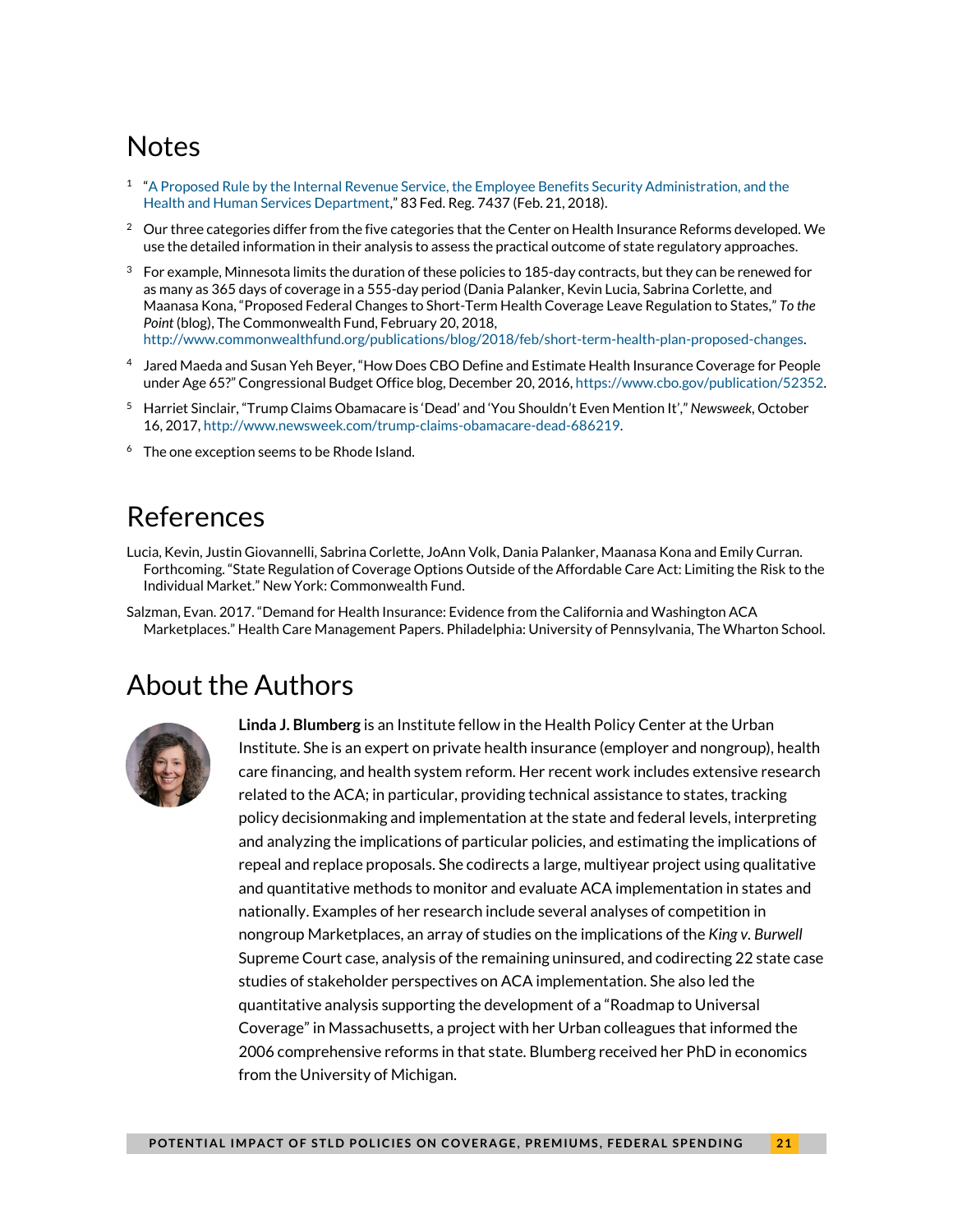

**Matthew Buettgens** is a senior research associate in the Health Policy Center, where he is the mathematician leading the development of Urban's Health Insurance Policy Simulation Model. The model has been used to provide technical assistance for health reform implementation in Massachusetts, Missouri, New York, Virginia, and Washington as well as to the federal government. His recent work includes a number of research papers analyzing various aspects of national health insurance reform, both nationally and state by state. Research topics have included the costs and coverage implications of Medicaid expansion for both federal and state governments, small firm self-insurance under the ACA and its effect on the fully insured market, state-by-state analysis of changes in health insurance coverage and the remaining uninsured, the effect of reform on employers, the affordability of coverage under health insurance exchanges, and the implications of age rating for the affordability of coverage.



**Robin Wang** is a research associate in the Health Policy Center, where he helps develop Urban's Health Insurance Policy Simulation Model. Previously, Wang researched health policy, long-term care insurance schemes, and pay-for-success models and had professional engagements with the UK House of Commons and the European Parliament. Wang is an MPA graduate of the London School of Economics and Political Science.